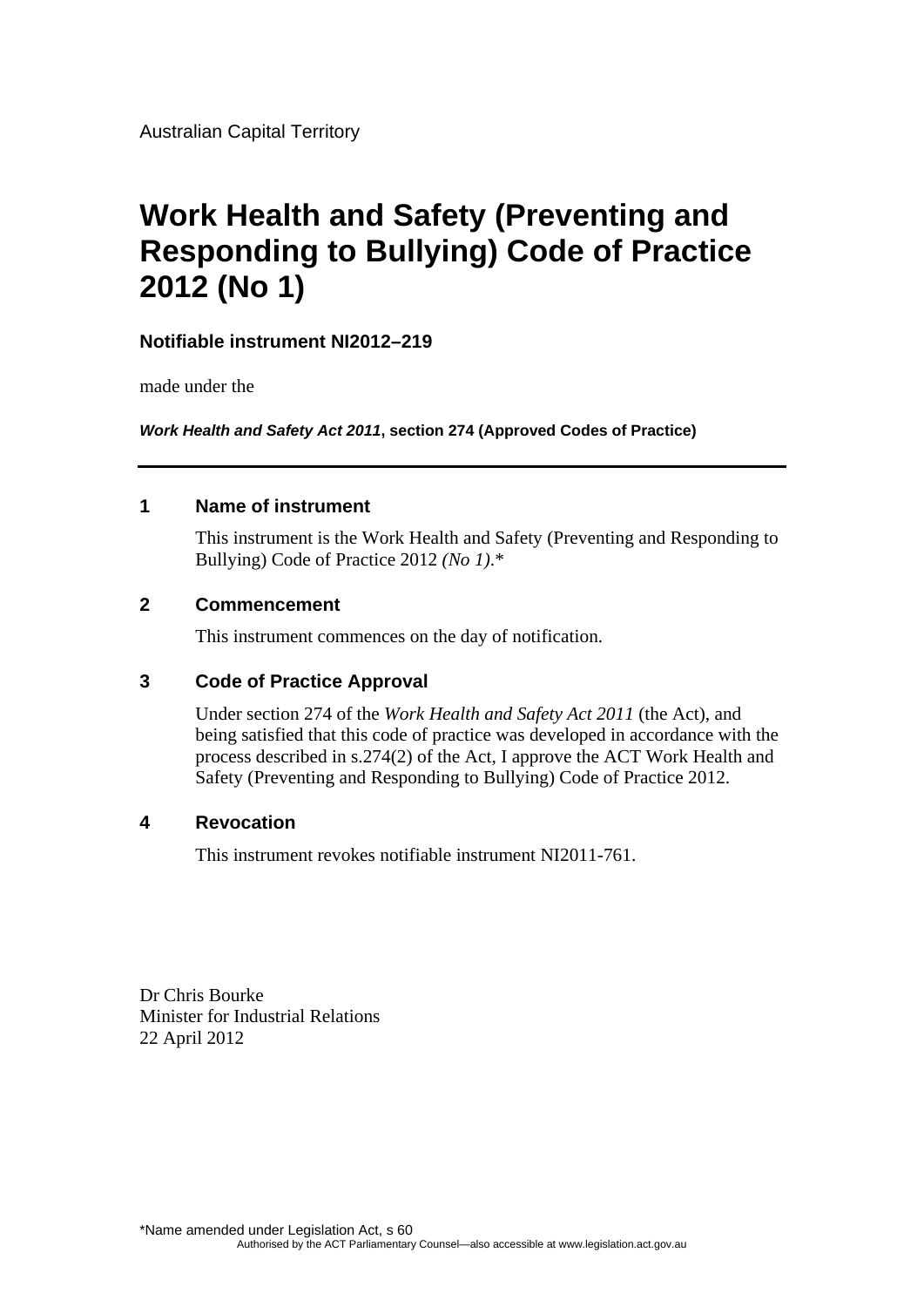VIIIIIIIIIIIIIIIII

# Preventing and responding to bullying at work

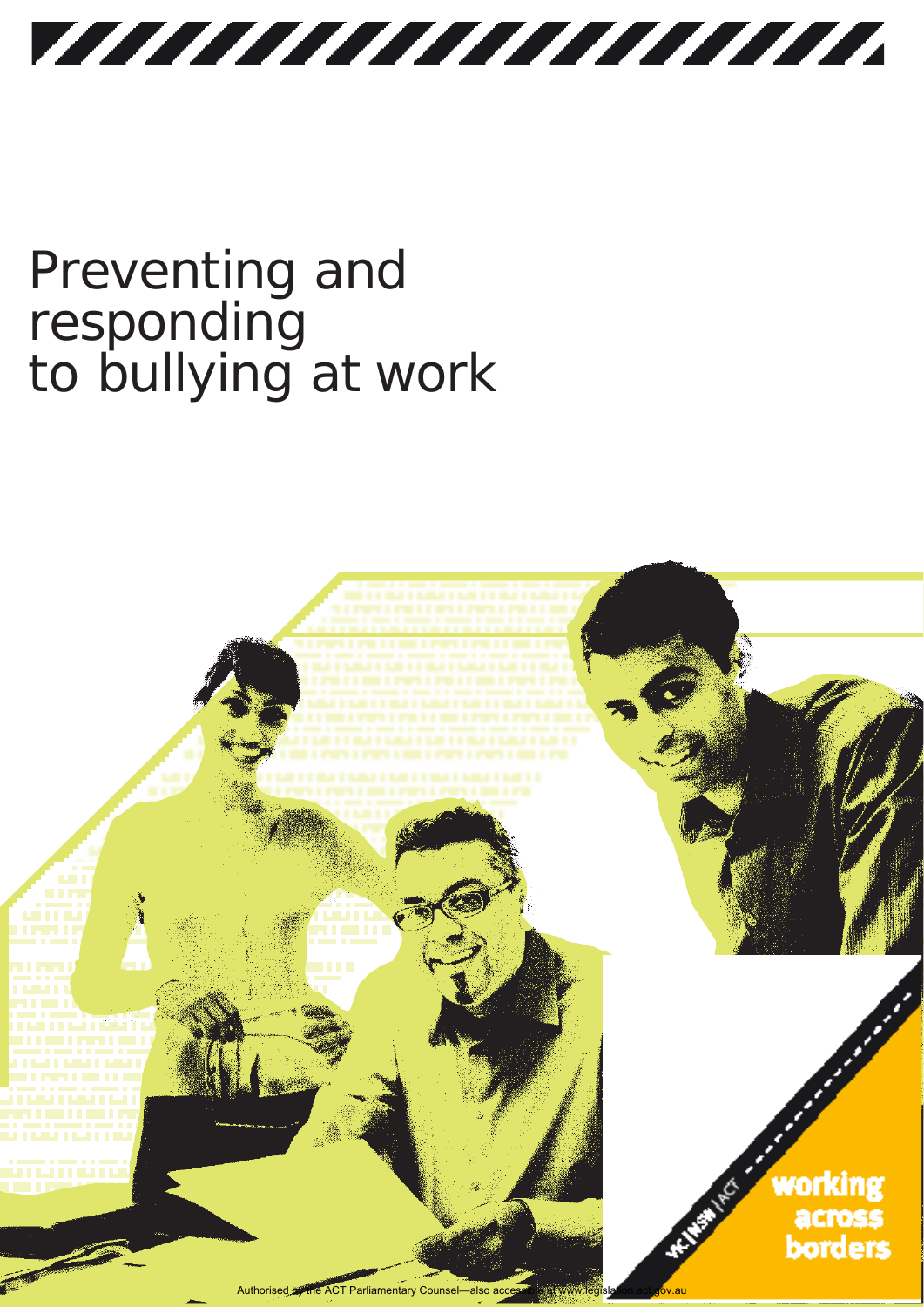# **Contents**

| 1. | OHS laws and preventing bullying at work2 |  |
|----|-------------------------------------------|--|
|    |                                           |  |
|    |                                           |  |
|    |                                           |  |
|    |                                           |  |
|    |                                           |  |
|    |                                           |  |
|    |                                           |  |
|    |                                           |  |
|    |                                           |  |
|    |                                           |  |
|    |                                           |  |
|    |                                           |  |
|    |                                           |  |
|    |                                           |  |
|    |                                           |  |
|    |                                           |  |
|    |                                           |  |
|    |                                           |  |

| Part 2 - Responding to bullying at work12             |  |
|-------------------------------------------------------|--|
|                                                       |  |
|                                                       |  |
|                                                       |  |
|                                                       |  |
|                                                       |  |
|                                                       |  |
| Mediation/discussion involving                        |  |
|                                                       |  |
|                                                       |  |
|                                                       |  |
|                                                       |  |
|                                                       |  |
| Appendix A - What to do if bullying happens to you 19 |  |
|                                                       |  |
|                                                       |  |
|                                                       |  |
|                                                       |  |

#### **ACT WorkSafety Commissioner**

#### **Disclaimer**

This Guide provides general information about the obligations of persons conducting a business or undertaking and/or persons in control of premises and workers under the *Work Health and Safety Act 2011*. The Guide gives some suggestions for complying with these obligations. However, this Guide is not intended to represent a comprehensive statement of the law as it applies to particular problems or to individuals or as a substitute for legal advice. Full details of legal obligations and responsibilities are set out in the *Work Health and Safety Act 2011* referred to in this Guide. If you refer to the legislation you should take care to ensure that you use the most up-to-date version, available fro[m www.legislation.act.gov.au. Y](http://www.legislation.act.gov.au/)ou should seek legal advice if you need assistance on the application of the law to your situation.

#### **Acknowldgement**

The ACT WorkSafety Commissioner acknowledges this handbook was completed by WorkSafe Victoria and WorkCover NSW. The material has been reproduced with the permission of WorkSafe Victoria and WorkCover NSW and adapted to suit the legislation of the ACT.



WorkSafe Victoria is a trading name of the Victorian WorkCover Authority. This publication is protected by copyright. WorkSafeencourages

the free transfer, copying and printing of this publication if such activities support the purpose and intent for which this publication wasdeveloped.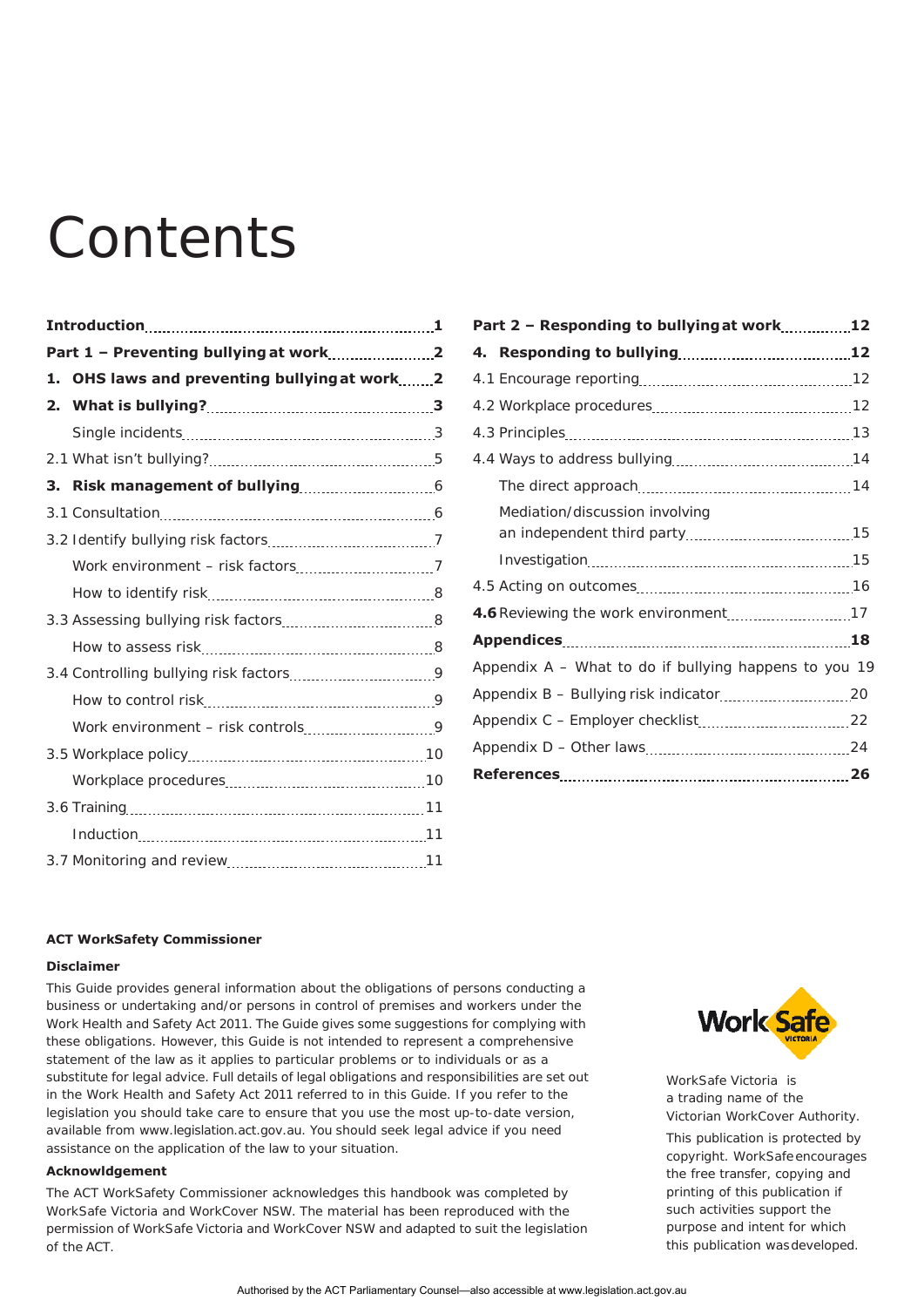# **Introduction**

Bullying can happen in any workplace and is best dealt with by taking steps to prevent it long before it becomes a risk to health and safety. The risk of bullying is minimised in workplaces where everyone treats their workmates with dignity and respect. The measures described in this guide will help persons conducting a business or undertaking and/or persons in control of premises to develop systems that will prevent bullying, respond to reports of bullying and effectively meet their legal duties under work health and safety (WHS) laws.

This publication provides advice that is generally applicable to any workplace in Victoria, NSW and the ACT. It contains general information for persons conducting a business or undertaking and/or persons in control of premises and workers (including volunteers) in any job or industry.

Being bullied or working in a climate of bullying can lead to psychological and/ or physical injury and can also contribute to other injuries. Workers affected by bullying may be more likely to make mistakes causing injuries, and may because of increased muscular tension be more likely to develop injuries such as occupational overuse syndrome and low back pain.

Bullying can also damage organisations. It can lead to loss of productivity, high staff turnover, increased absenteeism, reduced performance, low morale, disruption to work when complex complaints are being investigated, and may end in costly workers' compensation claims or legal action.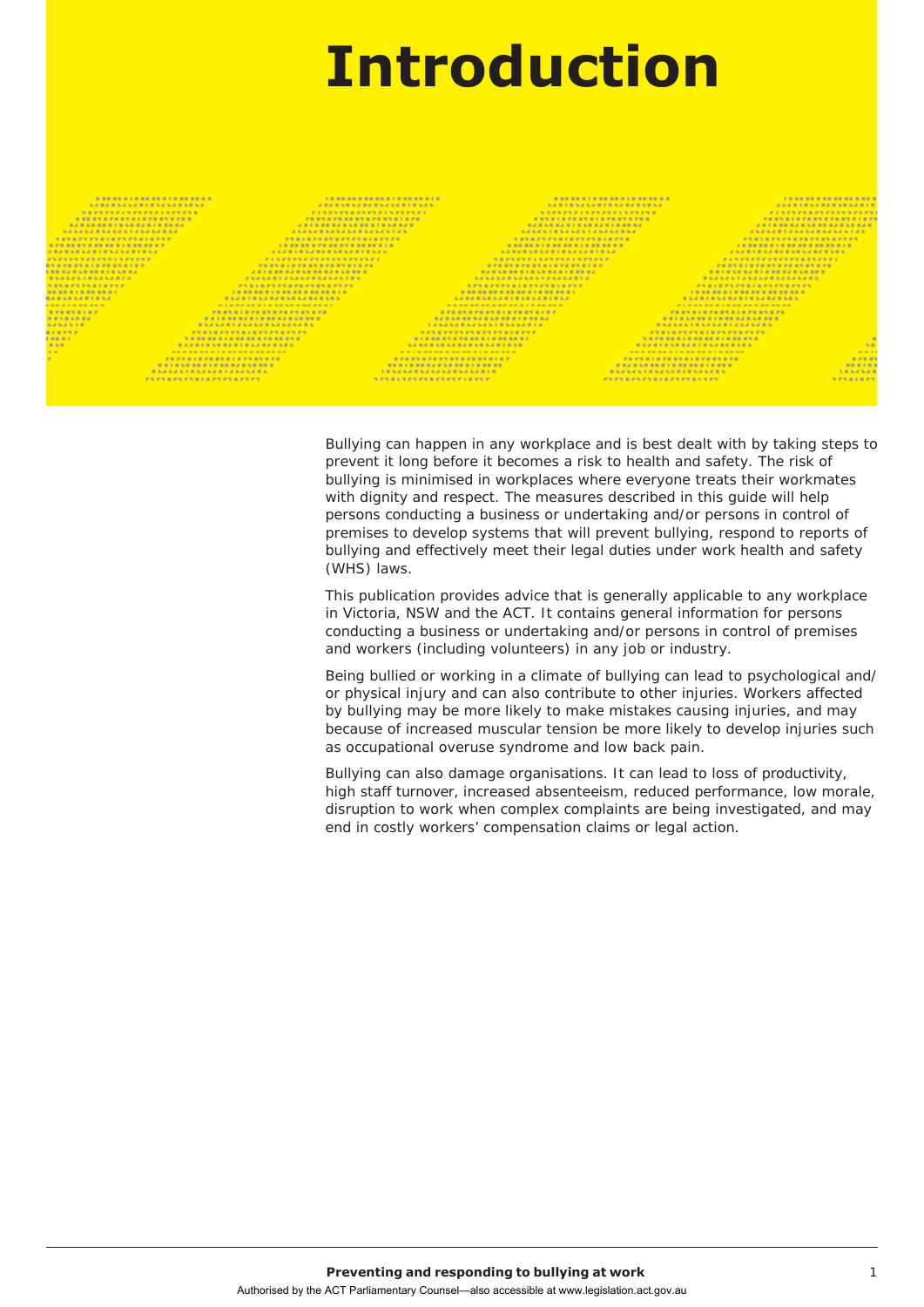

WHS laws are designed to ensure the health and safety of everyone at the workplace. Persons conducting a business or undertaking and/or persons in control of premises have a duty to provide so far as is reasonably practicable a working environment that is safe and without risks to the health of workers. WHS laws require persons conducting a business or undertaking and/or persons in control of premises to consult with their workers. Workers have a duty to take reasonable care for their own health and safety and the health and safety of others in the workplace. Workers also have a duty to cooperate with actions a persons conducting a business or undertaking and/or a person in control of premises takes to comply with WHS laws.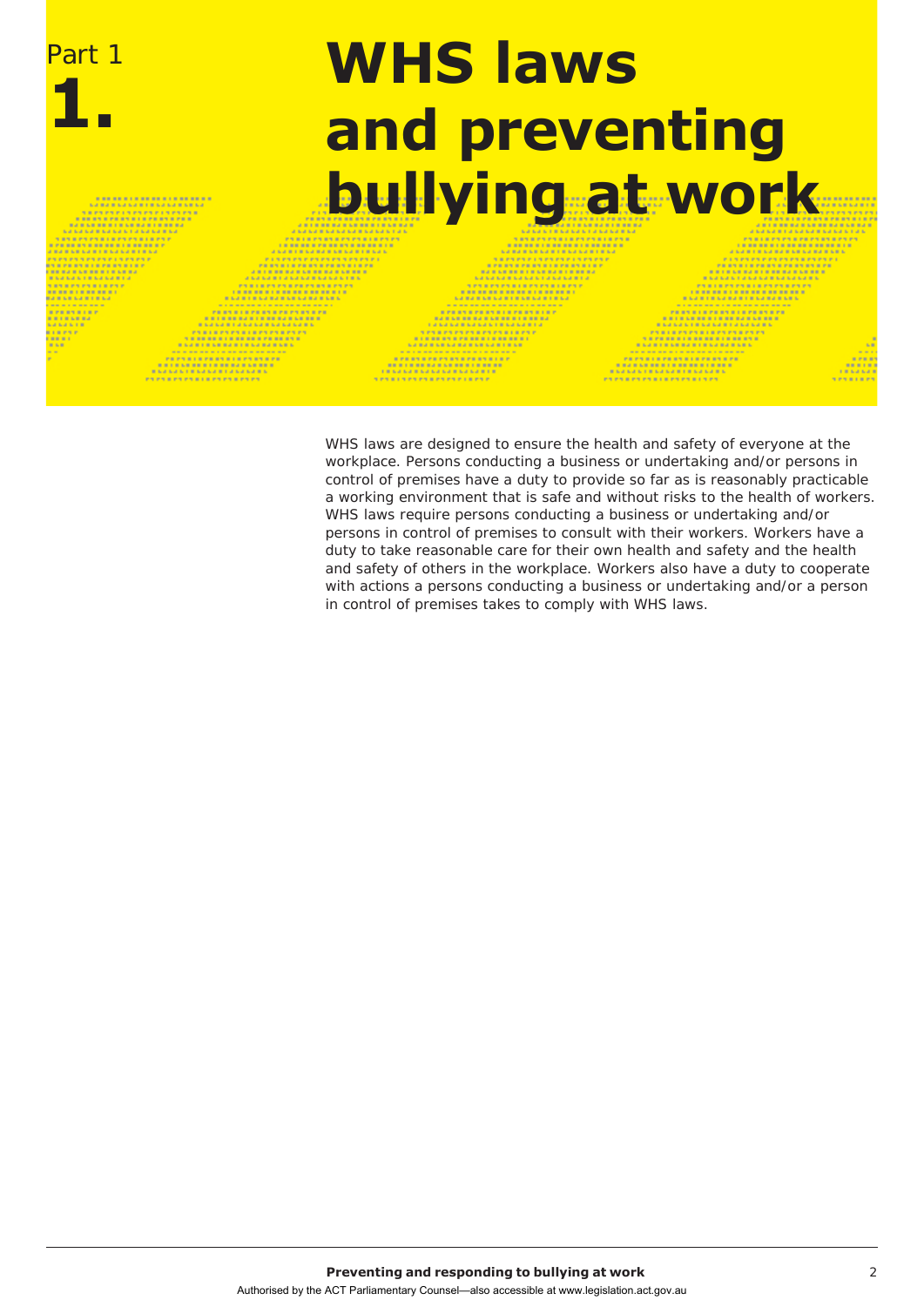# **2. What is bullying?**

Behaviour such as threats to harm someone, violence and damage to property can be criminal matters that should be referred to the police.

Responses at the workplace should be appropriate to the seriousness of what has occurred.

Bullying is repeated unreasonable behaviour directed towards a worker or group of workers that creates a risk to health and safety. Bullying can occur wherever people work together. Under certain conditions, most people are capable of bullying. Whether it is intended or not, bullying is a WHS hazard.

A broad range of behaviours can be bullying, and these behaviours can be direct or indirect. Examples of direct forms of bullying include:

- verbal abuse
- putting someone down
- spreading rumours or innuendo about someone
- interfering with someone's personal property or work equipment.

#### **Single incidents**

A single incident of unreasonable behaviour may have the potential to escalate into bullying and therefore should not be ignored. Single incidents can still create a risk to health and safety. The measures set out in section 4 can be used to address single incidents.

#### **Case study – direct bullying**

Brian, a project officer, was subjected to bullying by Mark, a co-worker, over a number of months. The behaviour Brian was subjected to included:

- Mark consistently telling him his work was not up to scratch (Mark had no role supervising Brian and they were employed in different work areas)
- offensive verbal abuse
- threats to get him sacked
- telling him that he and his family would end up in the gutter
- making insulting comments about his relationship with his wife in front of others.

Risk to health and safety

Repeated unreasonable

behaviour

The behaviour Brian was subjected to humiliated and intimidated him. He became severely stressed and anxious and was unable to continue working for the organisation due to the bullying.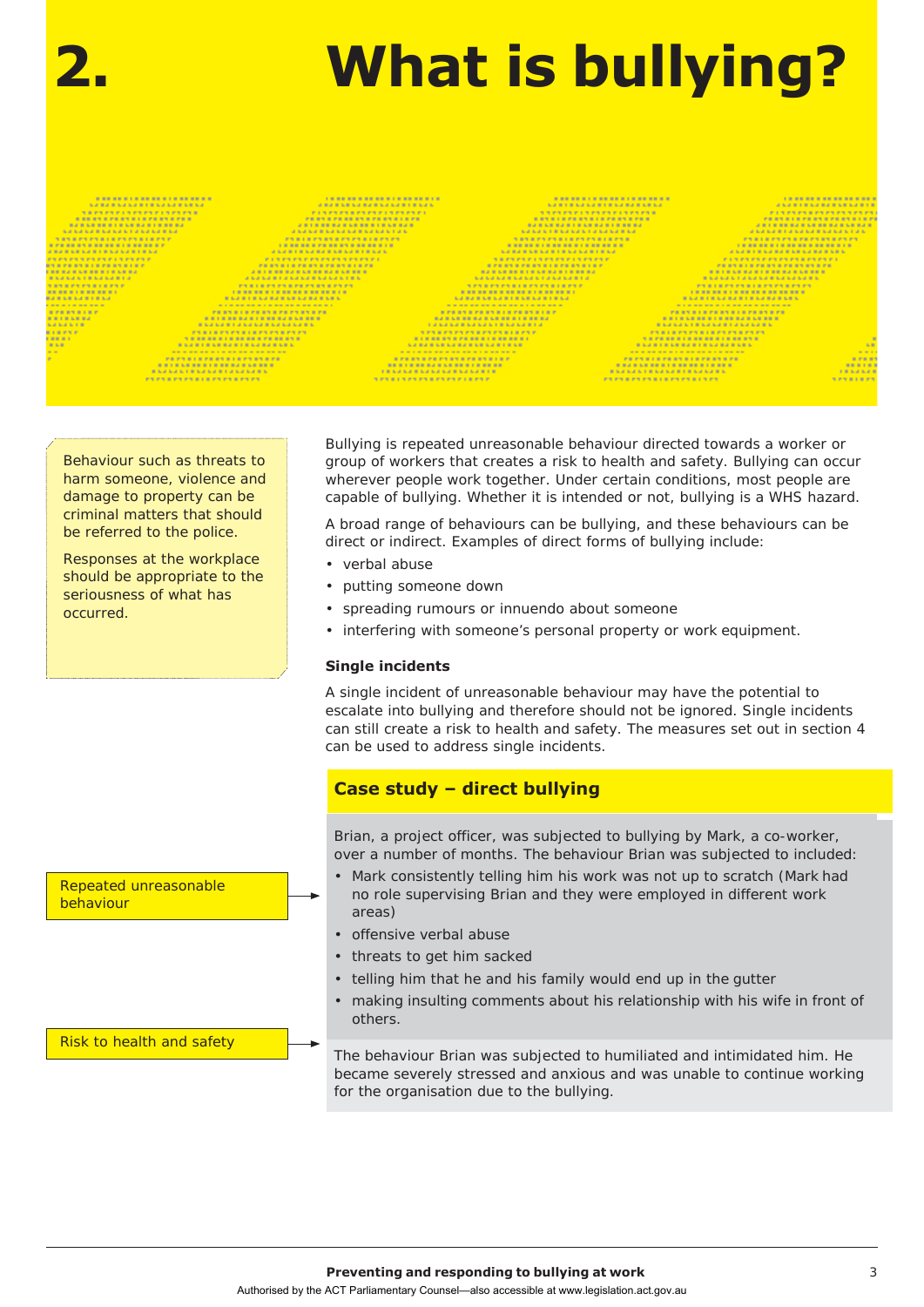

Examples of indirect bullying include:

- unjustified criticism or complaints
- deliberately excluding someone from workplace activities
- deliberately denying access to information or other resources
- withholding information that is vital for effective work performance
- setting tasks that are unreasonably above or below a worker's ability
- deliberately changing work arrangements, such as rosters and leave, to inconvenience a particular worker or workers
- setting timelines that are very difficult to achieve
- excessive scrutiny at work.

#### **Case study – indirect bullying**

Rae worked for four years as a casual shop assistant in a supermarket with 30 workers. For the last six months, Sue had been her new shift supervisor. Sue changed the time of the staff meetings to 8.30am, which Rae couldn't attend because she had to drop her kids off at school. Sue told Rae she didn't have the time to update her on what happened at team meetings, so Rae would only find out about the introduction of new products or changes to work procedures by trial and error. Rae used to mentor and train new workers on the job, but she found other workers were given that role. Newer casual workers were given set shifts, while Rae had to ring Sue every week to find out if and when she would be working.

Rae felt humiliated and distressed by the treatment she received and ended up leaving the company once she found another job.

Bullying can be carried out verbally, physically or in writing, eg via email, internet chat rooms, instant messaging and mobile phone technologies such as text messaging. Bullying can be directed in a range of ways in a workplace – downwards (from supervisors or managers to workers), sideways (between workers or co-workers) and upwards (from workers to supervisors or managers). Bullying can be directed at a single worker or at more than one worker. It can be carried out by one or more workers.

Repeated unreasonable behaviour

Risk to health and safety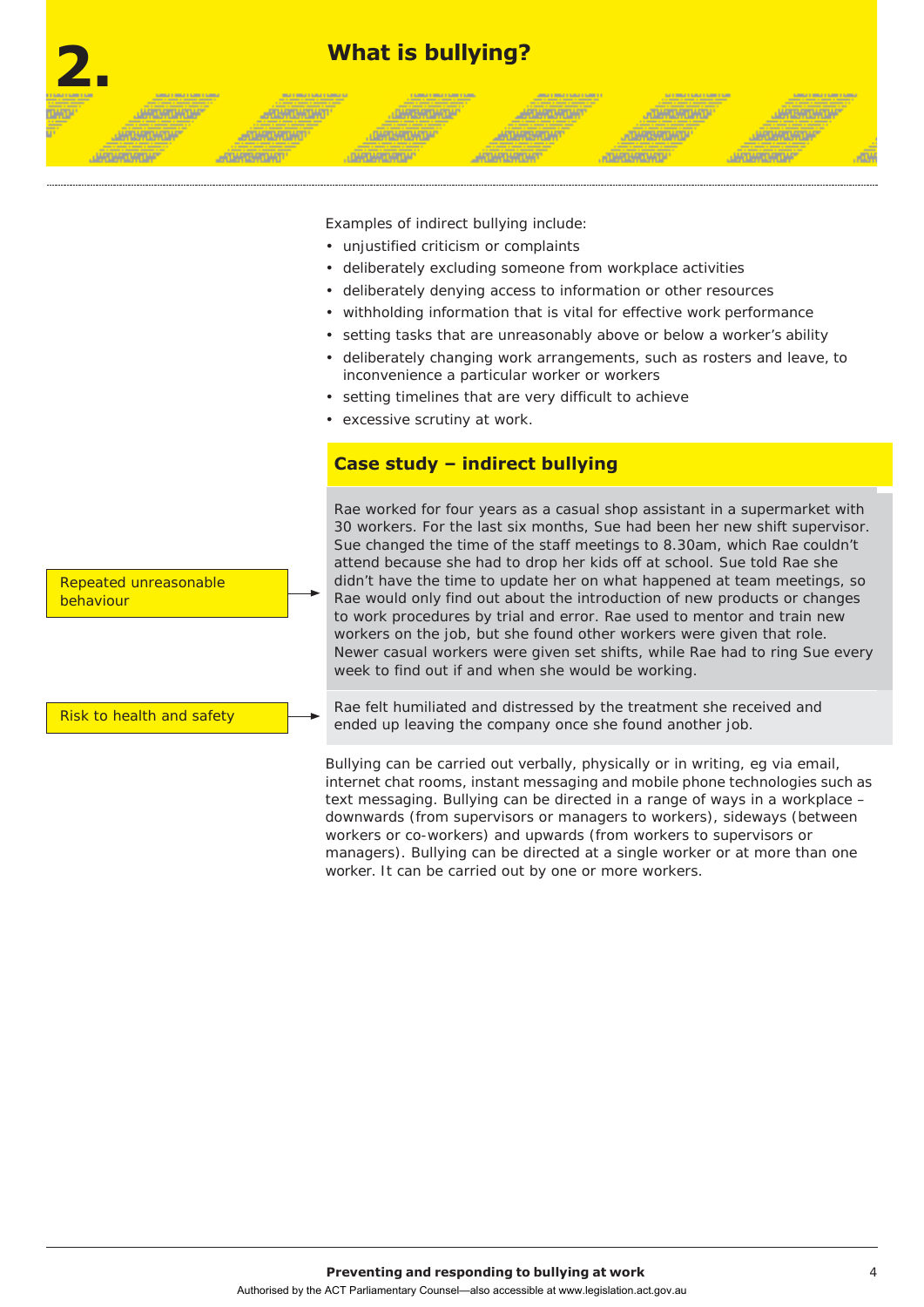## **2. What is bullying?**

**JAMAS MONEY** 

*<b>CHREMATOMTAF* 

#### **Case study – bullying by more than one worker**

**ARTMEDIATION** 

**MOANTEANTOART** 

Julia was a team leader working at a company undergoing restructuring. The change process had taken over eight months to complete. During that time, Julia felt she was put under unreasonable pressure by a number of staff who were more senior than her. The behaviour she was subjected to included:

**ATHRONOMIA** 

**JARISARUATUA** 

- having her and her team's performance requirements repeatedly changed by different managers at very short notice
- being told that reports she had submitted were not up to scratch. When Julia asked how she could improve the documents her direct manager rolled his eyes and said 'don't bother, I'll fix it'
- being belittled by a colleague who said in front of a number of senior managers 'do you have any idea how to do your job?'
- being told at a meeting to 'stop asking questions just get on with it!'
- not being included in regular meetings to which she was previously invited
- having the CEO look out the window and ignore her when she spoke to him during meetings
- finding out that she was no longer being invited to work social functions.

Julia felt distressed, had trouble sleeping and felt nauseous before starting work. She left the company once she found a suitable job.

#### **2.1 What isn't bullying?**

Reasonable management actions carried out in a fair way are not bullying. For example:

- setting performance goals, standards informing a worker about and deadlines
- allocating work to a worker
- rostering and allocating working hours
- deciding not to select a worker for promotion
- informing a worker about unsatisfactory work performance
- inappropriate behaviour
- implementing organisational changes
- performance management processes
- constructive feedback
- downsizing.
- transferring a worker

#### **Case study - reasonable management action**

Mira works in the purchasing department of a large organisation. She has been there for six months and works with six other staff. The department is busy and the work required is routine and shared evenly among the seven workers.

On a regular basis, Mira falls behind schedule with her tasks. To help develop her admin skills and improve her work performance, the purchasing manager asked Mira to attend a two-day training course. Mira feels humiliated and singled out, even though her manager assures her that her job is not under threat.

Repeated unreasonable behaviour

**JANONE AREA** 

**JURISHIRANE** 

**TANTARTAS** 

*<u>ATMONTONY</u>* 

**ATLANTARY MATE** 

Risk to health and safety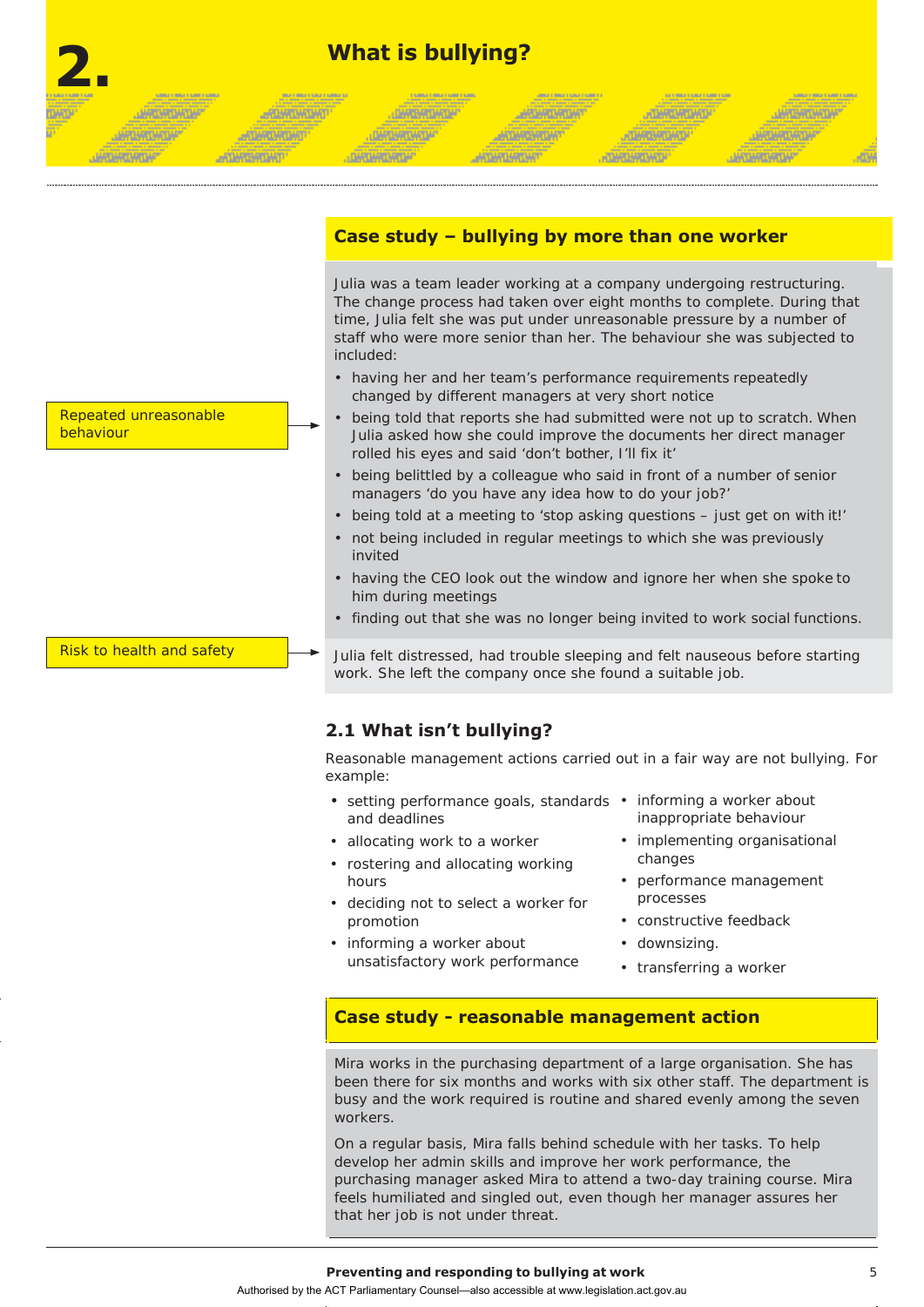# **3. Risk management of bullying**

Risk management of bullying involves a staged prevention approach:

- 1. Identifying bullying risks.
- 2. Assessing the likelihood of those risks causing injury or illness.
- 3. Implementing risk control measures to eliminate the risk/s (or where that's not reasonably practicable, reducing the risk so far as is reasonably practicable).
- 4. Reviewing and improving the effectiveness of risk control measures over time.

#### **3.1 Consultation**

Consultation is an essential part of the risk management approach to the prevention of bullying at work. A person conducting a business or undertaking must consult with (so far as is reasonably practicable) health and safety representatives and health and safety committees and workers.

WHS laws establish key times when consultation on WHS issues must occur. Consultations must occur when a person conducting a business or undertaking:

- identifies or assesses bullying risks
- makes decisions about measures to control bullying risks
- makes decisions about developing and implementing procedures for resolving bullying complaints
- makes decisions about providing information and training on bullying prevention
- reviews the existing policy and/or procedures on bullying prevention
- sees signs of bullying affecting the health and safety of workers
- proposes changes to the way that work is performed.

In all of the situations above, it will be reasonably practicable for a person conducting a business or undertaking to consult health and safety representatives, health and safety committees and workers.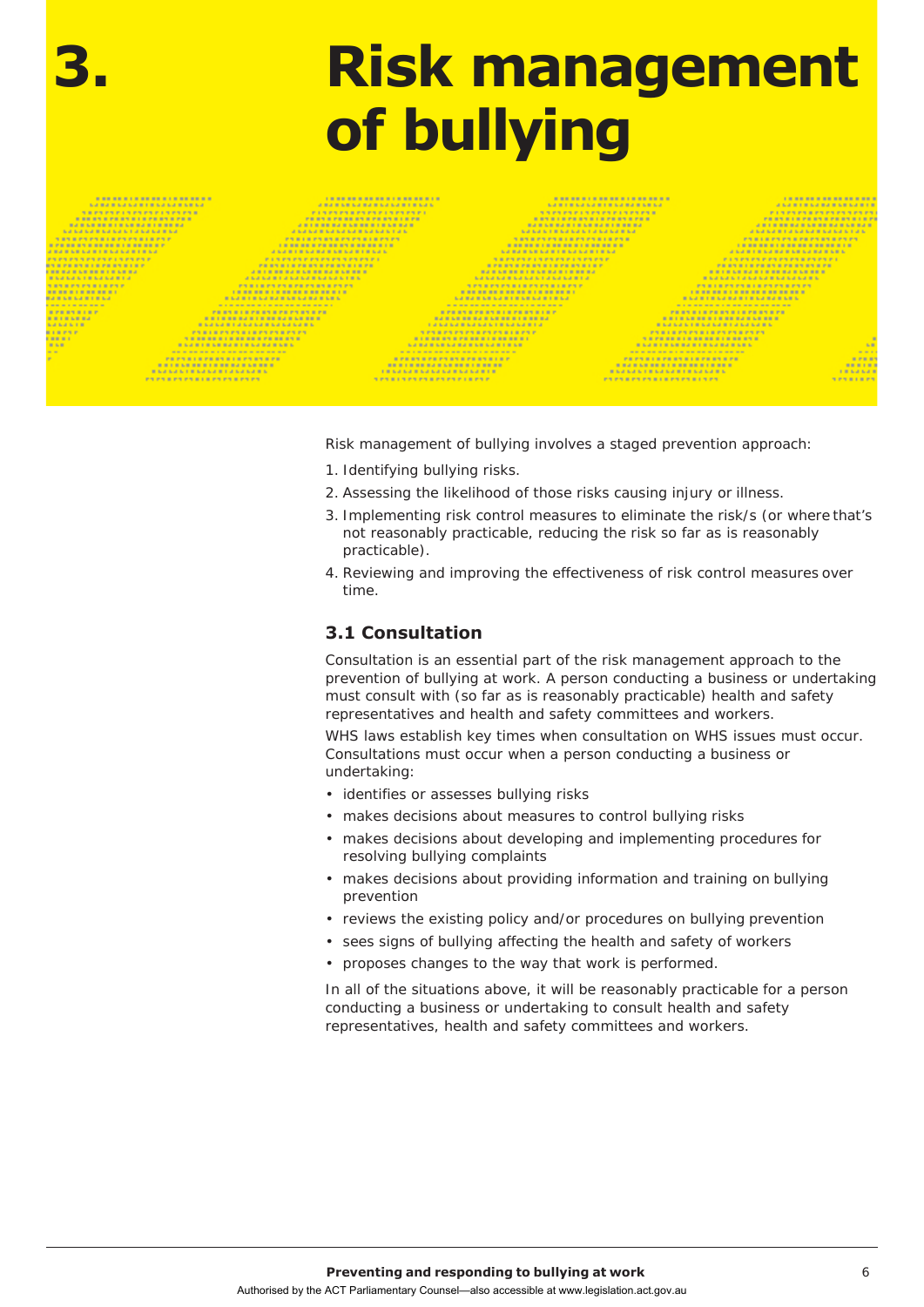## **3. Risk management of bullying**

**ARTHORNEY** 

**ATMOSPHERE** 

**AFTARTARTIART** 

#### **3.2 Identify bullying risk factors**

**JARAHOMOP** 

*<b><i><u>OHTMATHTIP*</u>

تتقيمة

This guide categorises the risk factors that can contribute to bullying as: organisational change; negative leadership styles; lack of appropriate work systems; poor workplace relationships; and workforce characteristics. Bullying can arise from a number of interrelated risk factors.

**JOHNNOHO** 

**ATHRATHD** 

ining ang

#### **Work environment – risk factors**

#### **Organisational change**

**JAROKOWOW** 

**JAROKATAKOA** 

ARTISTER THE

- significant technological change
- restructuring/ downsizing
- change in work method/s
- outsourcing
- change in supervisor/manager.

# **Negative**

*<b>ARTISTORY* 

**ATHRONOMY** 

**LEFELSTY LIST** 

#### **leadership styles** Autocratic leadership

#### characterised by: • styles that are strict and directive; workers not involved in

decision making; not allowing flexibility. Laissez-faire leadership characterised by: • inadequate or absent supervision; responsibilities inappropriately and informally delegated to subordinates; little or no guidance provided to subordinates.

• lack of training

**Lack of** 

**systems** • lack of resources

• lack of role definition

**appropriate work** 

- uncertainty about job roles and way work should be done
- poorly designed rostering
- unreasonable performance measures or timeframes
- lack of support systems.

#### **Poor workplace relationships**

- criticism and other negative interactions
- negative relationships between supervisors and workers
- interpersonal conflict
- workers excluded.

#### **Workforce characteristics**

**JARGADHOAF** 

**JAROMOROW** 

<u>Waliofa</u>

Vulnerable workers, including:

- young workers
- new workers
- apprentices
- injured workers and workers on return to work plans
- piece workers
- workers in a minority because of: ethnicity, religion, disability, political views, gender or sexual preference.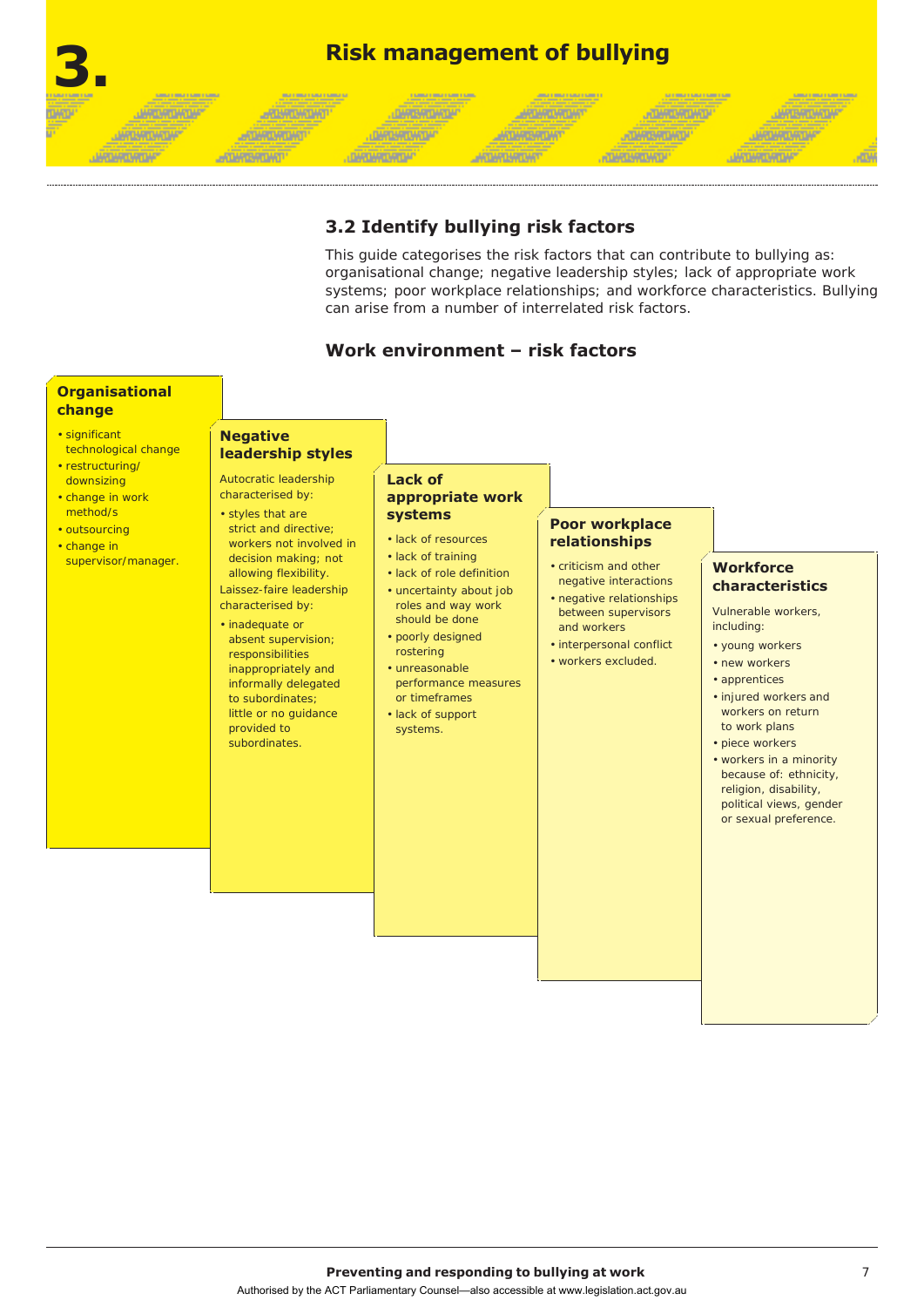

#### **How to identify risk**

The risk indicator in Appendix B and/or the employer checklist in Appendix C will assist organisations identify whether there are work environment bullying risk factors present at their workplace. The indicator should be used in consultation with health and safety representatives and workers. The first column of the indicator is the identification section.

Other information that can be used to assist in identifying bullying work environment risk factors includes:

- hazard reports
- issues raised by health and safety representatives
- issues raised by workplace health and safety committees
- examining workplace/organisational data (such as sick leave, transfer requests)
- results from worker opinion surveys
- issues raised by workers
- workers' compensation claims.

#### **3.3 Assessing bullying risk factors**

Risk assessment should be conducted when work environment risk factors have been identified. Risk assessment should assess whether the workplace has enough measures in place to eliminate or reduce risk. When assessing bullying risks, it is important to recognise that factors can be interrelated and therefore should not be considered in isolation.

#### **How to assess risk**

The risk indicator in Appendix B will assist organisations assess whether factors in their work environment create a risk of bullying. The indicator should be used in consultation with health and safety representatives and workers. Where the factors fall into the area of higher risk, move on to risk control. Address areas of highest risk first, then move on to addressing other areas revealed in the risk assessment.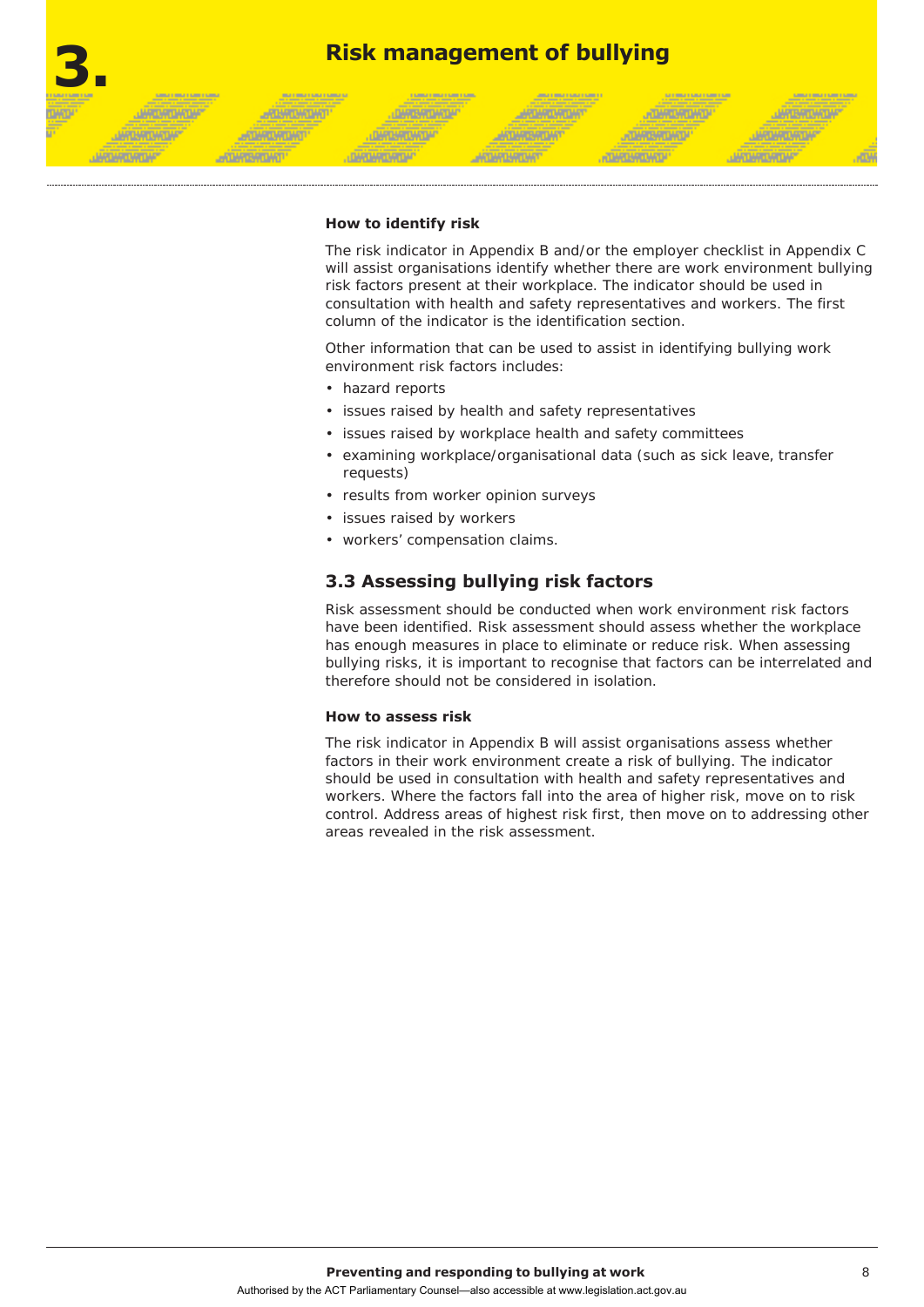

**ARTAMORTAN** 

**ATMOSPHERE** 

**HOMESTONY** 

#### **3.4 Controlling bullying risk factors**

The best way to control bullying risks is to eliminate the factors that can cause it at the source. If that's not reasonably practicable, use measures that reduce the risk.

**ATHRONOMIA** 

**ATHRONOMYST** 

ining ang

#### **How to control risk**

**JURISHAND** 

**JERNARDY** 

<u> Manazir</u>

The risk indicator in Appendix B will assist organisations control the factors in their work environment that create a risk of bullying. The indicator should be used in consultation with health and safety representatives and workers. When selecting which risk control measures to implement, make sure the most effective measures are used. Measures may need to be implemented organisation-wide, as well as in a specific work area.

### **Work environment – risk controls**

#### Controls to address **organisational change** include:

**JAROKOWOW** 

**JURDHIDHOHT** 

**ARTHOROUGH** 

#### • plan all change

- consult with workers possible
- develop and maintain effective communication throughout the change
- seek and act on feedback throughout the change
- review and evaluate change processes.

#### Controls to address **negative leadership styles**<br>affected as early as

*<b>ARTISTORY* 

*<u>ATTANTARTINI</u>* 

*<u>ATHRESTONY</u>* 

#### include: • management

- accountability for positive leadership style
- management supervision, support and training
- leadership coaching, including providing constructive feedback, communication skills; democratic/participative leadership
- mentoring and supporting new and poor performing managers
- provision of regular feedback onmanagement performance (including feedback from workers under supervision) and feedback acted on
- implement and review performance improvement/ development plans
- provide regular leadership skills training and update training (eg once a year)
- include leadership questions (eg conduct and performance of leaders) in exit interviews and worker opinion surveys.

#### Controls to address

#### l**ack of appropriate work systems** include:

- develop and implement standard operating procedures
- review and monitor work loads and staffing levels
- review resource availability
- redesign and clearly define jobs
- reduce excessive working hours
- seek regular feedback from staff over concerns about roles and responsibilities.

#### Controls to address **poor workplace relationships**  include:

- develop and implement a conflict management process
- provide training (eg diversity and tolerance, addressing conflict in the workplace, interpersonal communication and interaction)
- ensure supervisors act on inappropriate behaviour.

#### Controls to address **workforce characteristics**  include:

**JURISHISHOW** 

**JARO WALNER** 

**TARTAGE AREA** 

- develop and implement systems to support and protect vulnerable staff
- train workers (eg in diversity and tolerance and communication skills)
- train line managers to support workers at higher risk
- implement a contact officer system to provide support and advice
- implement a 'buddy' system for new workers
- monitor workplace relationships.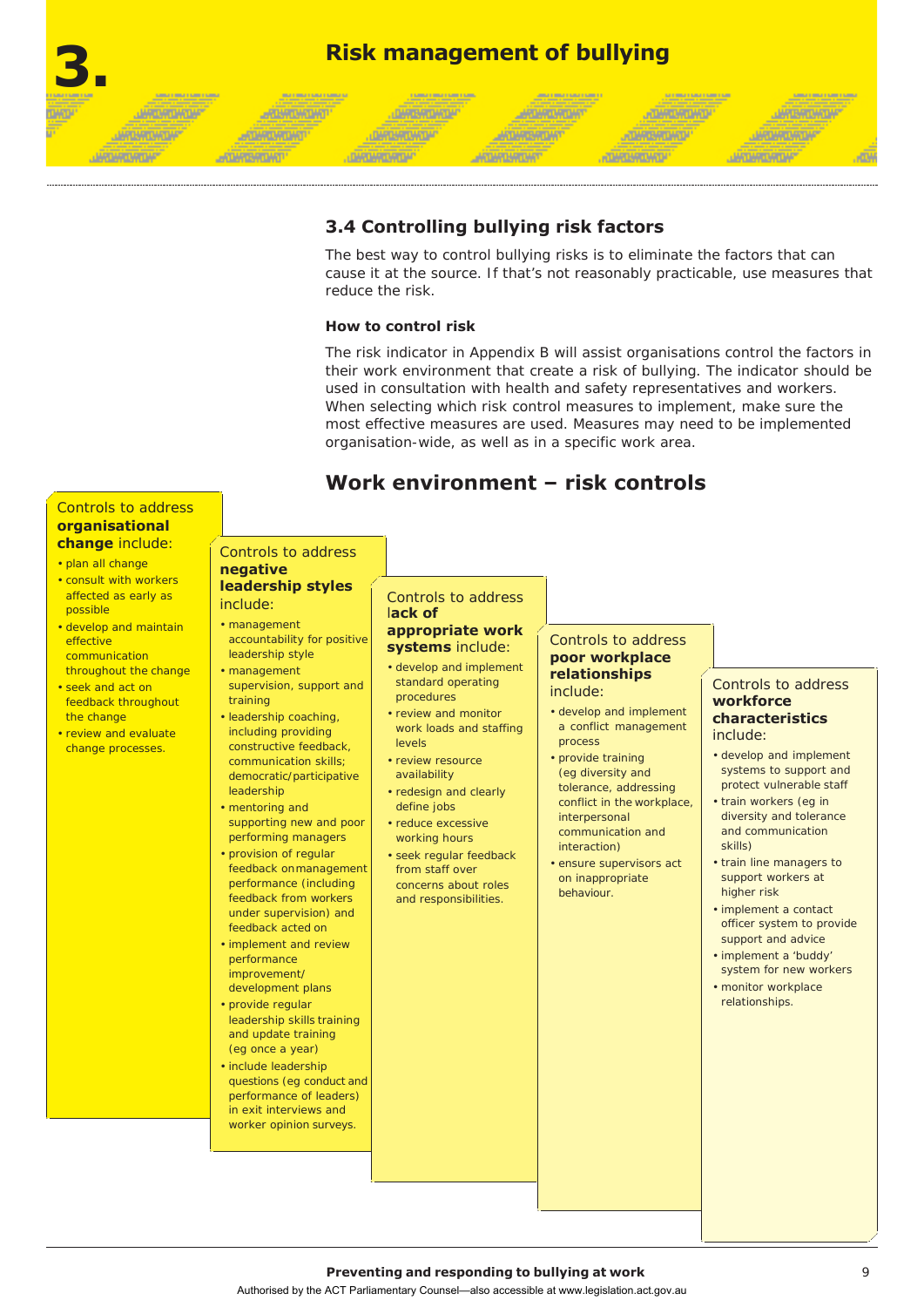

**ARTHUR THY** 

**ARTAMERATUAT** 

A person conducting a business or undertaking must consult with health and safety representatives and workers on policy development, implementation and review.

**JANONE AREA** 

**JAPONATOMTAP** 

*<u> ATANTANONO</u>* 

**ATLANTARY MATE** 

Ensure workers are informed, instructed or trained in workplace policies and procedures.

#### **3.5 Workplace policy**

**JAHRANDHOH** 

**DARLANTOATUA** 

It is advisable to develop and implement a policy on bullying prevention for your workplace. A workplace policy sets out standards of behaviour and makes a clear statement that inappropriate behaviour will not be tolerated. A workplace policy supports other risk control measures.

**JOHN HOME** 

**ATMOSPHENICH** 

**JARISARIANIA** 

**JAPANES COTTA** 

There are a range of options for workplace policies:

- develop a specific workplace policy on bullying
- include it within an existing WHS policy
- include it in a policy that covers workplace behaviour.

Aspects to cover in a workplace policy include:

- a statement that the organisation is committed to preventing bullying
- the standards of appropriate behaviour
- encourage reporting
- a definition of bullying (with examples of bullying behaviour)
- the consequences for not complying with the policy.

#### **Workplace procedures**

Procedures should outline how reports of bullying will be dealt with, and should set out broad principles to ensure the process is objective, fair and transparent. Where no reporting procedure exists or the existing system is not appropriate, WorkSafe recommends that a person conducting a business or undertaking and/or a person in control of premises develop a specific procedure to address bullying in consultation with health and safety representatives and workers (see section 4 for further information).

Procedures should be developed to suit the size and structure of an organisation.The procedure should be flexible enough to accommodate the informal and formal ways of dealing with bullying. Any procedure should ensure confidentiality and fair treatment of those involved. A reporting procedure can be developed and implemented in a number of ways (see section 4).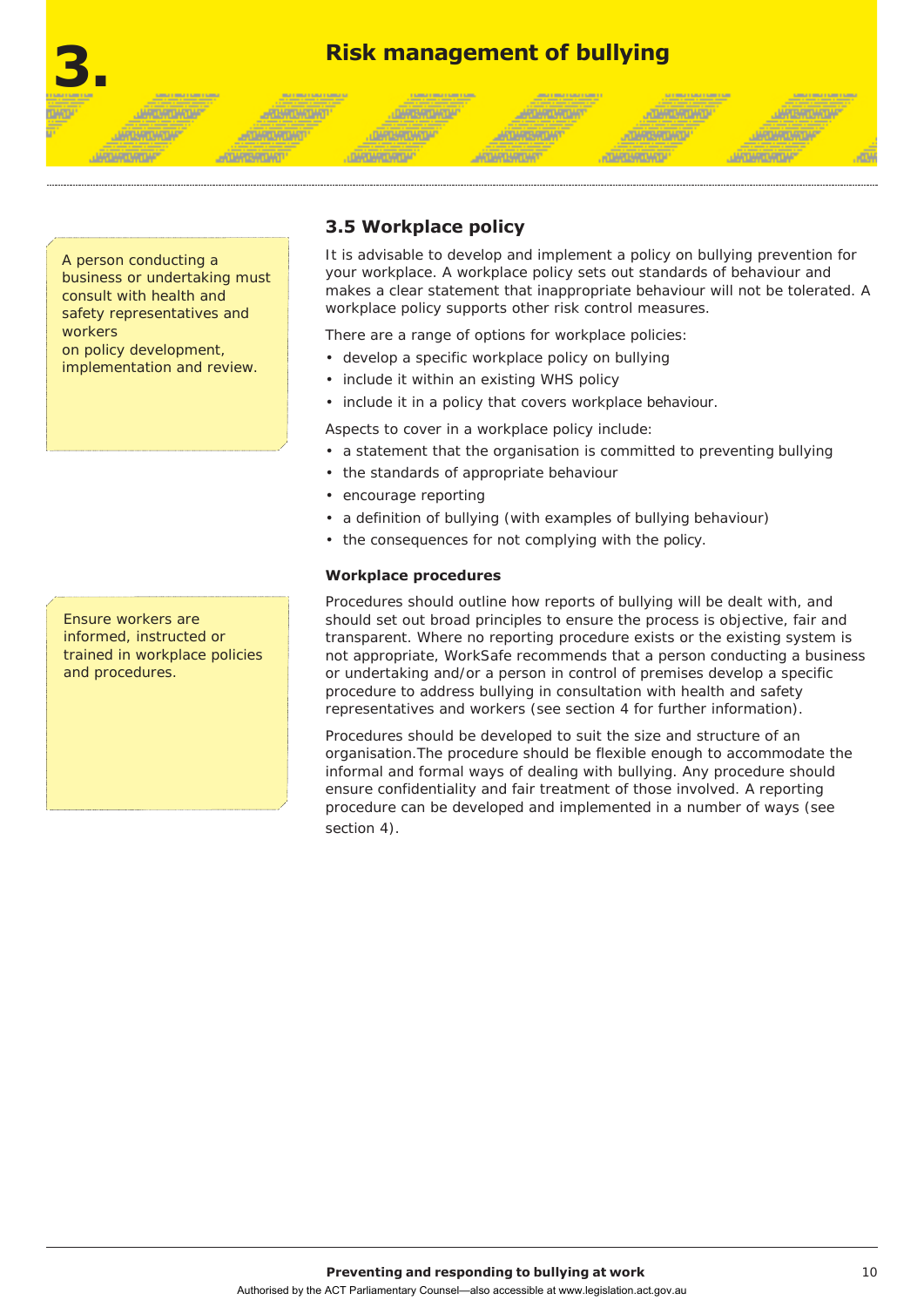

**ARTMOURTHY** 

**ANTANESATIAN** 

#### **3.6 Training**

*<u>ATMONTONY</u>* 

**ATTARTMENT** 

**JANONE AREA** 

**JAPONATOMTAP** 

Bullying has been linked to situations of role conflict and uncertainty. Persons conducting a business or undertaking and/or persons in control of premises should make sure that workers understand their role and have the appropriate skills to do their job. This includes making sure that workers who supervise others have appropriate skills and, if necessary, giving them training to acquire the skills before starting supervisory duties.

**JOHN HOME** 

**POWER STORES** 

**JARISHTONTON** 

地球站

Topics to cover include:

- workplace policy and procedures
- how to deal with bullying

**JAMERICHTER** 

**DARLANTOATUA** 

- how the organisation deals with bullying
- how to report bullying
- how to comply with the policy
- risk assessment
- measures used in the workplace to prevent bullying.

Workers who have a designated role in handling reports of bullying need specific training to assist them carry out this task.

Training may need to be tailored to meet the special needs of particular worker groups. 'Special needs' may relate to work experience, gender, disability, ethnicity and/or literacy.

#### **Induction**

Persons conducting a business or undertaking and/or persons in control of premises should ensure that information about workplace bullying, including any relevant policies and procedures, is included in worker inductions.

#### **3.7 Monitoring and review**

To best prevent bullying at work, risk control measures must be regularly monitored, evaluated and/or reviewed. For example, the following should be checked:

- Have control measures been implemented as planned?
- Are they working?
- Are there any new problems?

Monitoring and review should be conducted in consultation with health and safety representatives and workers.

A review can be conducted at any time, but is recommended:

- when new or additional information about bullying becomes available to a person conducting a business or undertaking and/or a person in control of premises
- when a situation of bullying has been substantiated
- at the request of a health and safety representative or WHS committee
- according to a scheduled review date.

Results of reviews should be reported to health and safety committees, health and safety representatives, senior leadership and the board of management.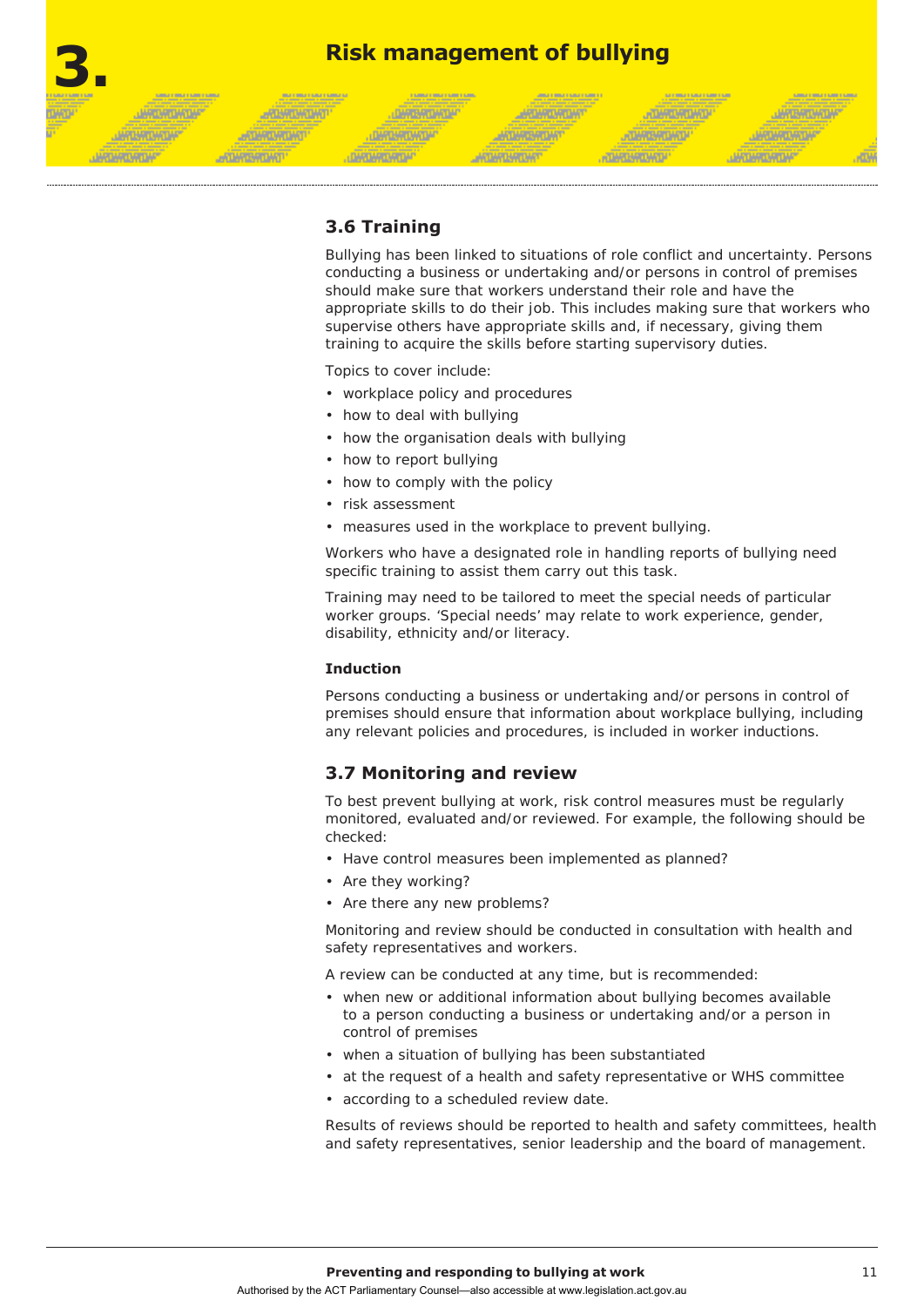# **4. Responding to bullying**

Part 2

#### **4.1 Encourage reporting**

Encouraging reporting assists persons conducting a business or undertaking and/or persons in control of premises to:

- understand the size of the problem
- take action to address the issues being reported
- assess whether bullying prevention measures are working
- intervene as early as possible
- provide prompt assistance and support to workers.

Reporting can be encouraged by:

- leadership (supervisors and managers) promoting reporting
- consistent and effective responses to reports
- regularly providing information (eg quarterly) to health and safety committees on numbers of reports made, how they were resolved and what control measures were put in place to address underlying risk factors
- making this information available to health and safety representatives and workers.

#### **4.2 Workplace procedures**

To ensure a consistent approach to resolving bullying at work, it is recommended that organisations have an agreed workplace procedure (see section 3.5). The agreed procedure must be developed in consultation with health and safety representatives and workers.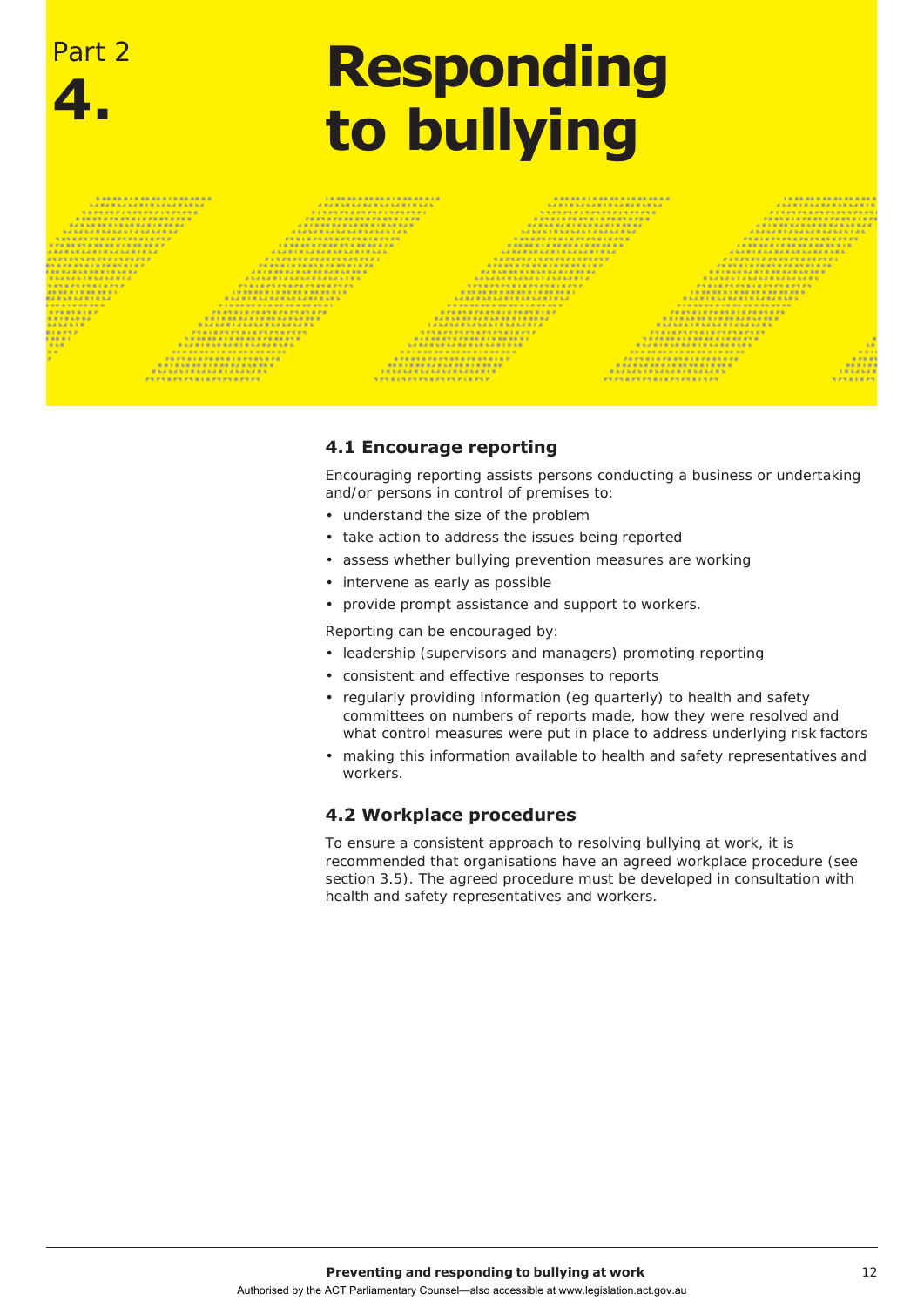

#### **4.3 Principles**

To appropriately deal with reports of bullying at work, a number of principles should guide the person conducting a business or undertaking and/or person in control of premises' response. The principles are outlined below and should be built into any agreed workplace procedure.

| <b>Treat all matters seriously</b>                | Take all complaints seriously. Assess all reports on their merits and facts.                                                                                                                                                                                                                                                                                                                                                                                                                                                |
|---------------------------------------------------|-----------------------------------------------------------------------------------------------------------------------------------------------------------------------------------------------------------------------------------------------------------------------------------------------------------------------------------------------------------------------------------------------------------------------------------------------------------------------------------------------------------------------------|
| <b>Act promptly</b>                               | Reports should be dealt with quickly, courteously, fairly and within<br>established timelines. All relevant parties should be advised of how long it<br>will take to deal with the report and should be kept informed of the<br>progress. If additional time is required to address the issues, all relevant<br>parties should be kept informed and advised of the additional time required<br>and the reasons for the delay.                                                                                               |
| <b>Non-victimisation</b>                          | It is important to ensure that anyone who raises an issue of bullying is not<br>victimised for doing so. The person/s a complaint is made against and any<br>witnesses should also be protected from victimisation.                                                                                                                                                                                                                                                                                                         |
| <b>Support for all parties</b>                    | Once a complaint has been made, the workers involved should be told<br>what support is available (eg worker assistance programs and peer support<br>systems). The person the allegations have been made against should also<br>be advised of the available support. Treat all workers involved with<br>sensitivity, respect and courtesy.<br>All workers involved should be allowed to have a support person present<br>at interviews or meetings (eg health and safety representative, union<br>representative or friend). |
| <b>Neutrality</b>                                 | Impartiality towards everyone involved is critical. This includes the way<br>that people are treated in any process. The person in charge of an<br>investigation or resolution process should never have been directly involved<br>in the incident they are investigating or attempting to address. They should<br>also avoid any personal or professional bias.                                                                                                                                                            |
| <b>Communication</b><br>(of process and outcomes) | All parties need to be informed of the process, how long it will take and<br>what they can expect will happen during the process and at the end.<br>Provide all parties with clear reasons for any actions that have been taken<br>and in some circumstances not taken.                                                                                                                                                                                                                                                     |
| <b>Confidentiality</b>                            | The process should ensure complainant confidentiality and also ensure<br>confidentiality for other parties involved. Details of the matter should only<br>be known by those directly concerned.                                                                                                                                                                                                                                                                                                                             |
| <b>Documentation</b>                              | Documentation is important to any formal investigation. Even if the<br>matter is not formally investigated, a record should be made of all<br>meetings and interviews detailing who was present and the agreed<br>outcomes.                                                                                                                                                                                                                                                                                                 |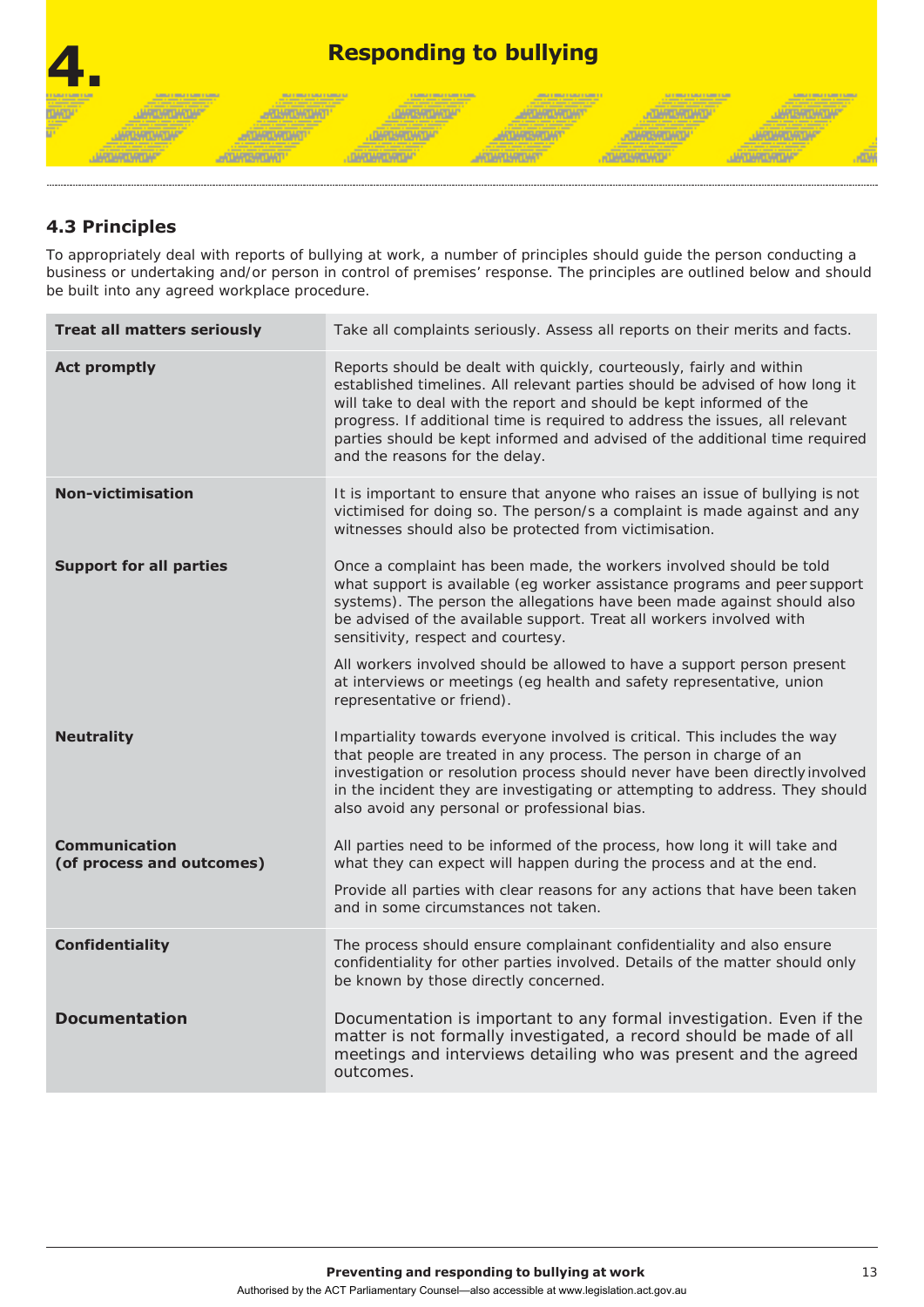## **4. Responding to bullying**

#### **Natural justice**

*<u>CHARGERSTAN</u>* 

**DHYLMATOMTOM** 

**JANOVIOVALIA** 

**JAPONATOARTAR** 

*<u>ATANTANTINT</u>* 

**ATTARTMENT** 

The principles of natural justice should be followed in all formal investigations. These principles are designed to protect all parties.

**ARTHUR THY** 

**ATTACEMENT** 

**ATHRONOMIA** 

**JARGARETARDA** 

- The person who is alleged to have committed the bullying should be treated as innocent unless the allegations are proved to be true.
- Allegations should be investigated promptly.
- All allegations need to be put to the person they are made against.
- The person the allegations are made against must be given a chance to explain his or her version of events.
- If the complaint is upheld, any disciplinary action that is to be taken needs to be commensurate with the seriousness of the matter.
- Right of appeal is explained.
- Mitigating factors should be taken into account when assessing if disciplinary action is necessary.

#### **4.4 Ways to address bullying**

There are three approaches that will help you address a complaint of bullying. They can be used in combination or on their own, depending on the situation. They can also be used as a step-by-step approach to resolution. The approach should reflect the seriousness of the situation. It is important that the worker who reported the situation agrees with the proposed approach or combination of approaches that will be used.

#### **The direct approach**

This involves a clear and polite request for the behaviour to stop. This request can

be made by the person affected, their supervisor or manager, or another relevant person. Anyone requested to act on behalf of the person affected should adopt

a confidential non-confrontational approach with a view to resolving the issue. This approach can assist:

- when unreasonable behaviour first occurs
- when a line manager directly observes inappropriate behaviour.

Note: If a supervisor or manager is involved in using the direct approach, they should document their actions (eg make a diary note).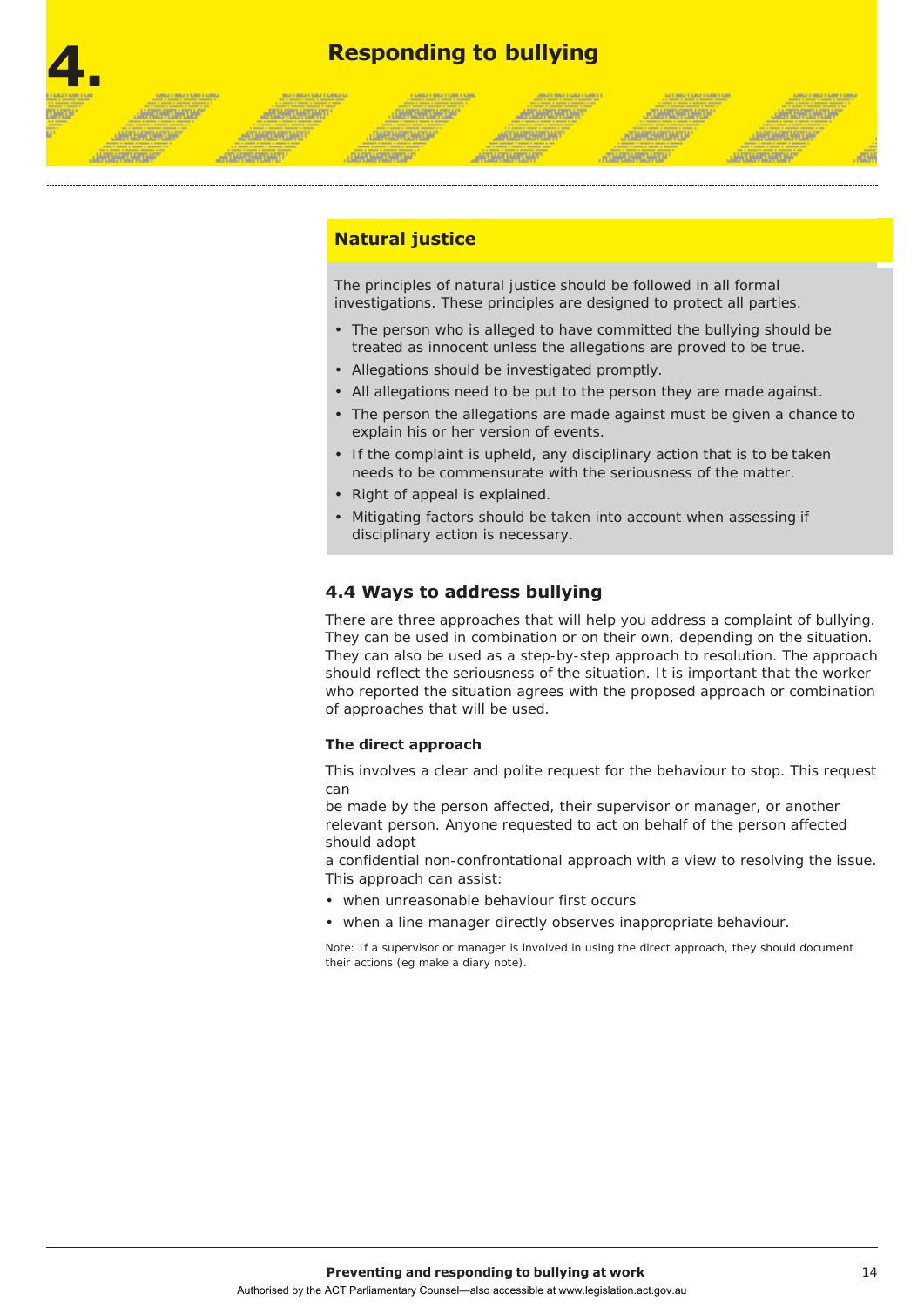

**. DATES AT DATES** 

**DARLANTOATUA** 

#### **Mediation/discussion involving an independent third party**

**ARTMEDIATION** 

**MOANTEANTOART** 

A neutral and independent person assists resolution through a discussion of the issues. The independence of the person chairing the session needs to be recognised by all parties involved. All parties to the discussion should agree to this approach being used. The discussion should focus on agreeing the actions that will be taken to resolve the problem. This approach can be used:

**ATHRONOMIA** 

**JARGARETARDA** 

- where the direct approach has not resolved the issue
- where an investigation has recommended it.

#### **Investigation**

Where a serious allegation has been made, an investigation should be the first step taken. Investigations should focus on establishing whether or not a report of bullying is substantiated or there is not enough information to decide either way. The principles of natural justice and the principles for addressing bullying should be followed throughout the investigation process.

An investigation should be undertaken for:

- allegations involving senior staff/management
- allegations covering a long period of time
- allegations involving threats
- allegations involving multiple workers
- allegations involving vulnerable workers
- informal approaches that have failed.

Planning an investigation should always include:

- deciding who will conduct the investigation (establish the independence of the investigator)
- setting out what might be achieved by undertaking an investigation
- setting out the investigation process
- communicating potential outcomes (including consequences) of an investigation to those involved.

At the end of an investigation, recommendations should be made about the measures that should be undertaken to finalise the matter. In some circumstances, an investigation may find that a report of bullying is not substantiated and no further action can be taken. Where bullying is substantiated, strategies to assist complaint resolution should be assessed.

Outcomes of investigations should be communicated to relevant parties in a fair and consistent way that avoids bias. Communicate:

- investigation findings
- actions recommended
- information on how to seek review of decisions.

Investigations should always be conducted by an impartial and suitably qualified person. They should:

**JANOVIOVALIA** 

**JAPONATOARTAR** 

**ATLANTANT** 

**ATTARTMENT** 

- be experienced
- be unbiased.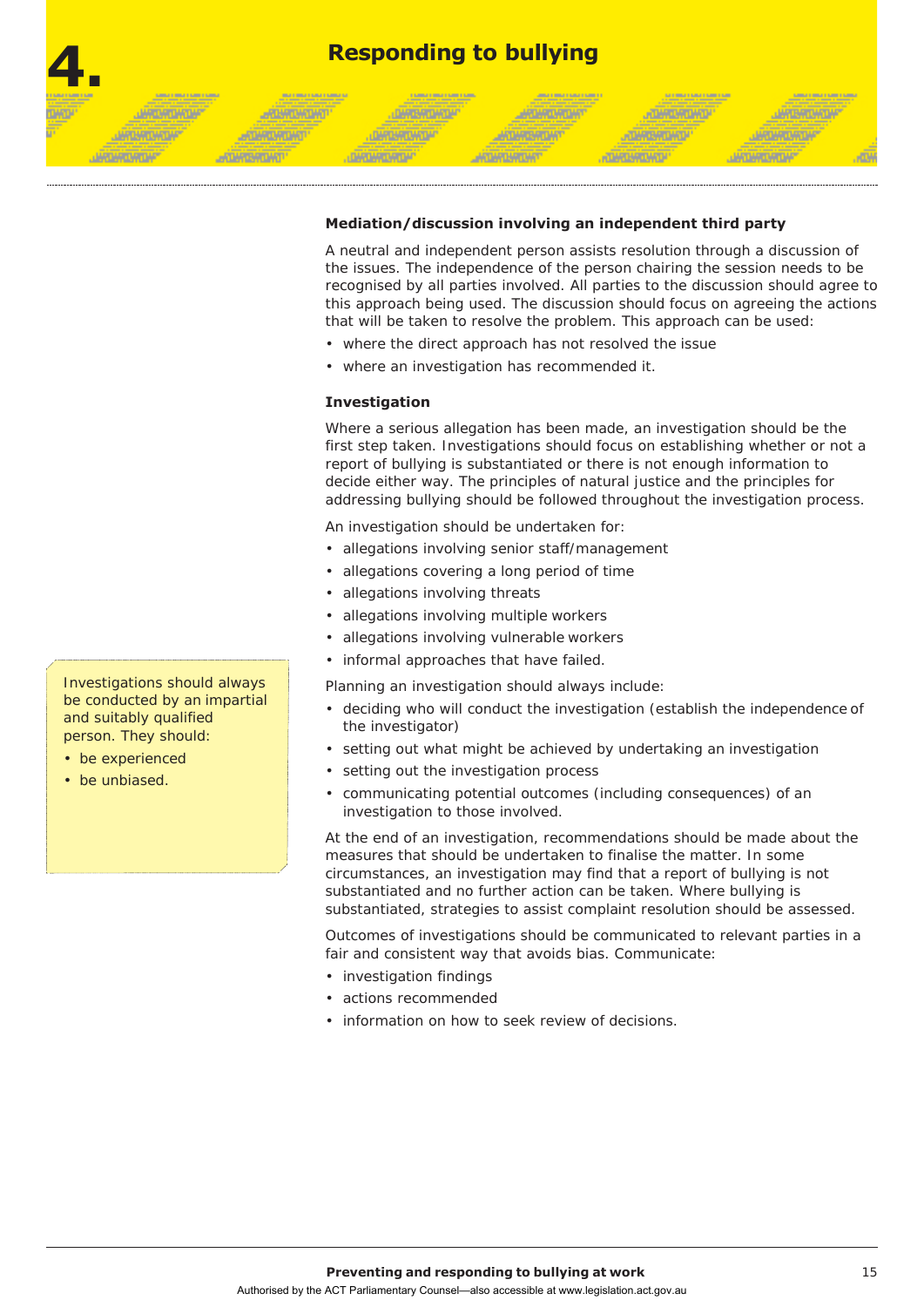## **4. Responding to bullying**

**JAROKOWAN** 

*<b>GARCHARDARDA* 

**JANONE AREA** 

**ARTISTORY** 

**LIST MATERIALS** 

*<u>ATTANTANTI </u>* 

**ATHRONOMY** 

#### **4.5 Acting on outcomes**

The options for addressing a complaint of bullying will vary on a case-by-case basis according to seriousness and other circumstances. Some strategies for addressing bullying are outlined below. The strategies can be combined.

**JOHNSHOWS** 

**ATHRONOMIA** 

**JATERTURDAT** 

**JARTAGETARTAS** 

#### **Strategies for resolution**

- Gain commitment to cease the behaviour.
- Run an awareness update.
- Provide training (eg communication skills, diversity awareness, interpersonal skills).

**ARTAMORTAN** 

**ARTAMENTOART** 

- Workgroup training.
- Organisation-wide training.
- Providing coaching, counselling support and/or mentoring.
- Review the workplace policy with all workers and managers.
- Mediation (only where both parties agree to mediation and to the mediator).
- Structured program to reintegrate a person into the workplace.
- Move the perpetrator away from the affected person.
- Implement disciplinary action.
- Require an apology.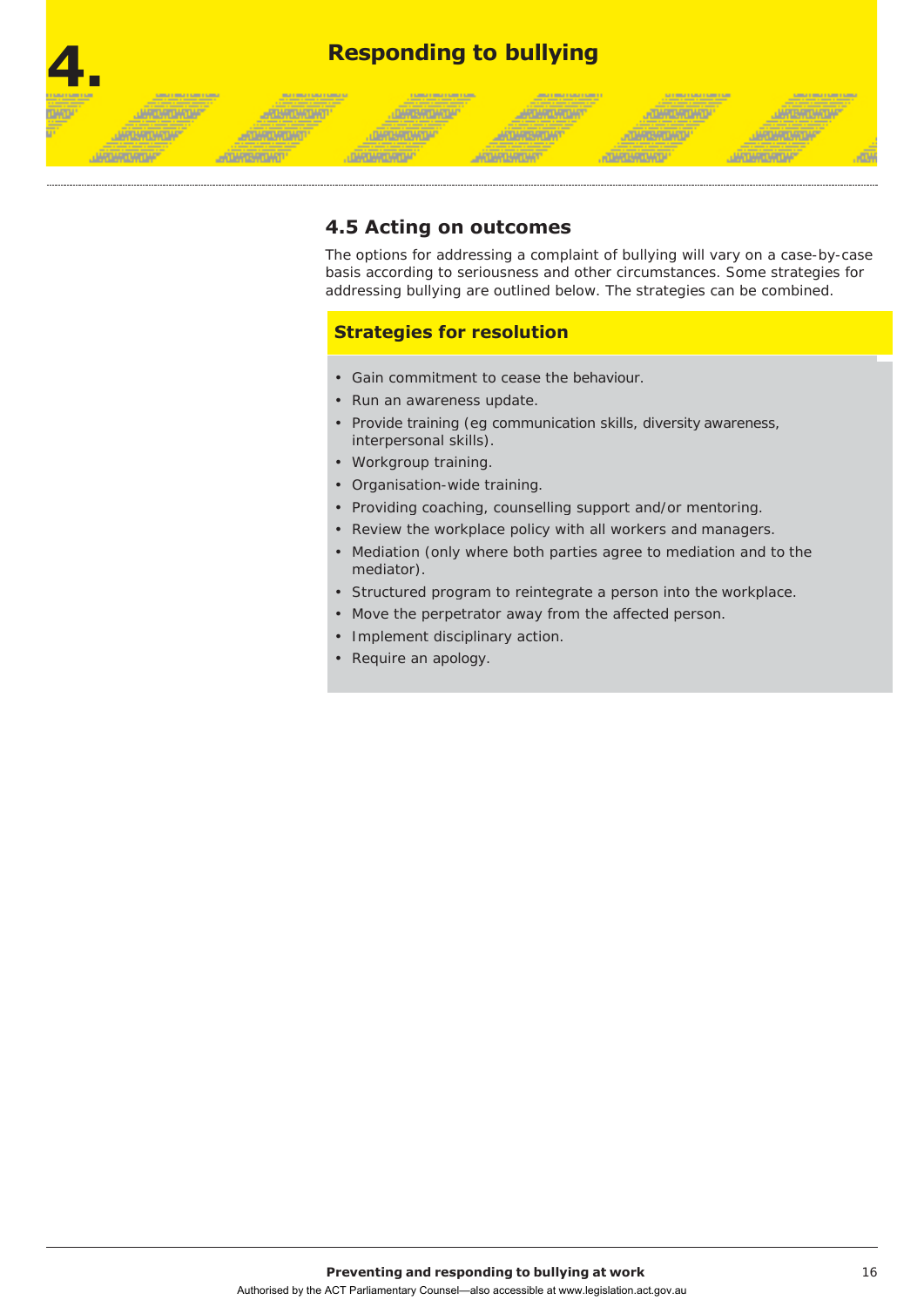

#### **4.6 Reviewing the work environment**

After addressing a specific bullying issue, a person conducting a business or undertaking and/or person in control of premises should also examine the work situation to identify and address any underlying work environment risk factors present at the workplace. Sections 3.2 to 3.5 provide information on the risk factors to look for and measures that can be used to address them. The risk indicator in Appendix B can be used to identify and address any underlying work environment risk factors. Monitoring and review (see section 3.6) can also be undertaken to check whether new or additional risk control measures need to be implemented.

#### Case study – responding to bullying

After moving to a new work area, George, a first year apprentice, spoke to his new supervisor, Michael, about the treatment he'd received from some of the workers in his last work area. George said he'd been called a 'dickhead', was continually ignored and not told about team meetings until after they had occurred. His work tools and some of his clothing were damaged when he was away from the work area. George told the new supervisor because he was worried about another first year apprentice who was moving into that work area. George said he did not want to make a formal report.

Michael told George he understood that he didn't want to report it formally, but Michael as a supervisor had to take some action because an WHS issue was brought to his attention. Michael sought advice from the WHS manager and they settled on a number of actions that included:

- reviewing and discussing the workplace policy and procedure on bullying at a team meeting for that work group
- monitoring the relationships within the work group to see how the new apprentice was being treated
- when verbal abuse of the apprentice was directly observed, action was taken. The worker who acted inappropriately was counselled and disciplined, and training was provided for the work group
- the WHS manager moving forward the annual review of the workplace procedure because he was concerned workers didn't trust the process. At the review with the WHS committee, a number of changes were made to the procedure
- the WHS manager and the WHS committee conducting an organisationwide bullying risk assessment that examined work environment risk factors and implemented risk controls as required.

Michael spoke to George and told him what was going to happen before any of the actions were undertaken.

Note: The case study above reinforces that bullying is an OHS hazard. Organisations should be proactive and not wait for a formal complaint before implementing a risk management approach.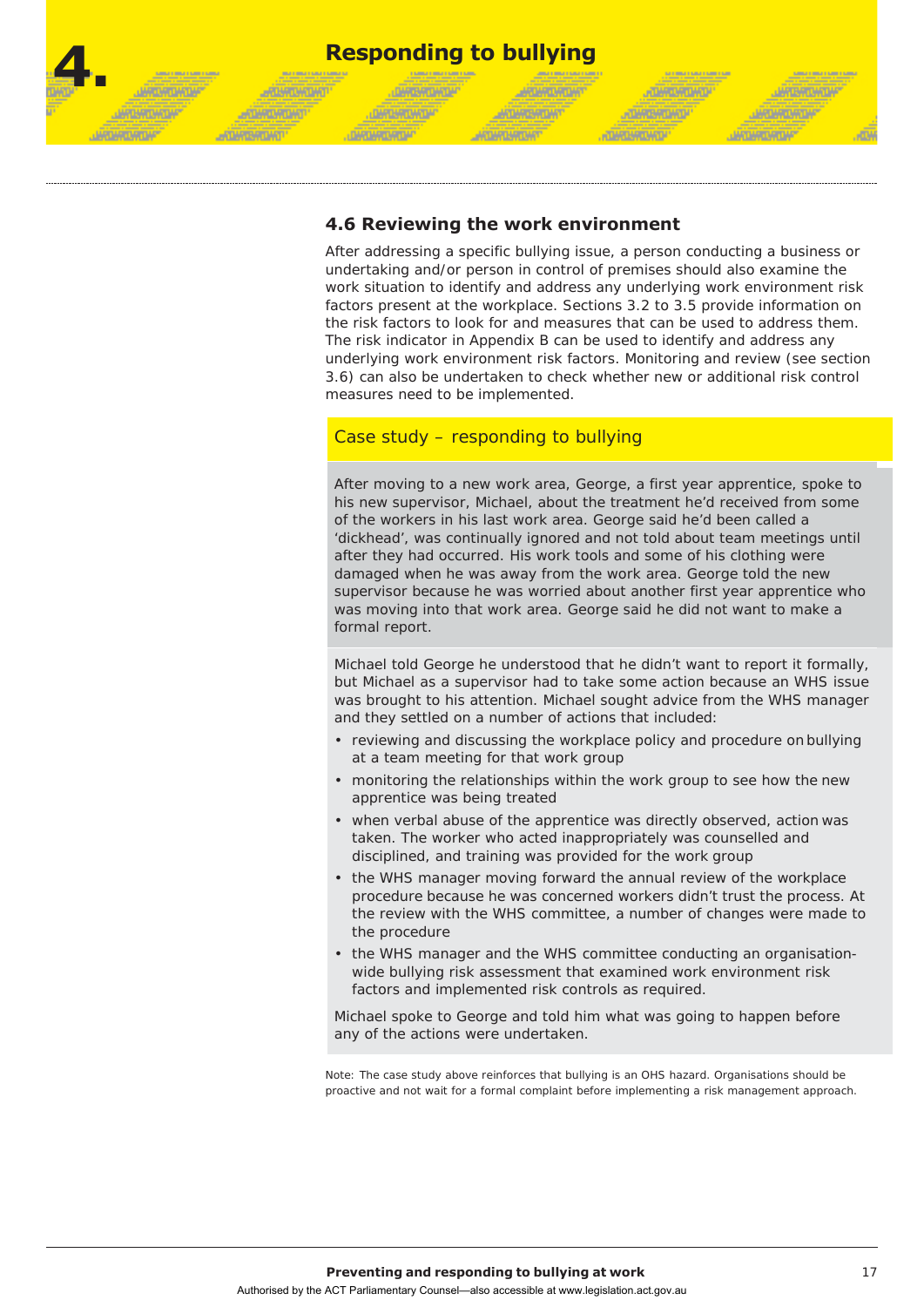

**Appendix A – What to do if bullying happens to you** 

**Appendix B – Bullying risk indicator**

**Appendix C – Employer checklist** 

**Appendix D – Other laws**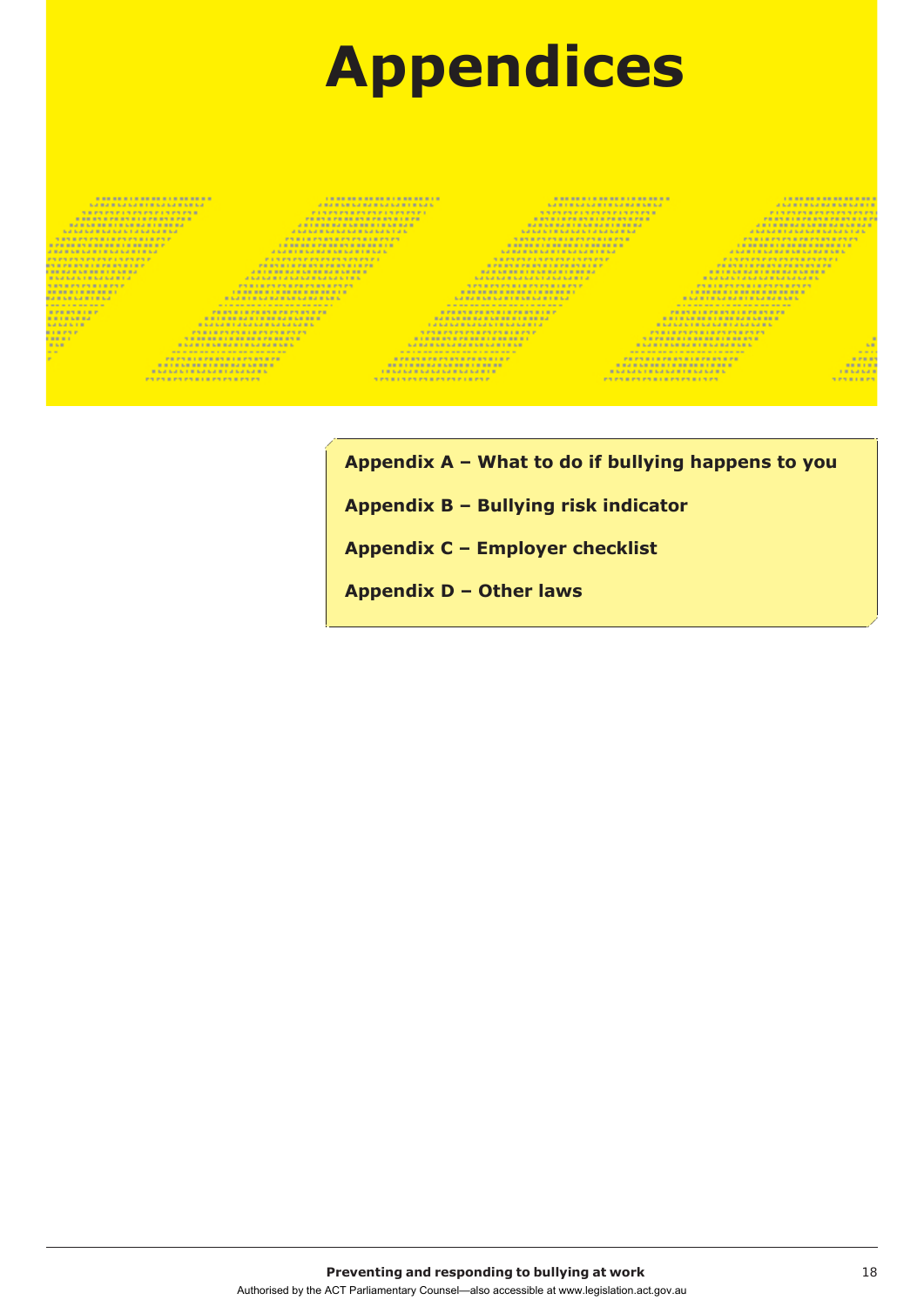## **Appendix A – What to do if bullying happens toyou**

*<u>ATHRONOMIA</u>* 

*<u>ATUASADAD</u>* 

*<b>ARTHONOMY* 

#### Photocopy for easy use

**ARTISTER TAP** 

#### **What you can do**

**JAROMONIA** 

**JARAHTARTAR** 

Below are a number of actions you may wish to take if you feel that you are experiencing bullying at work. The action/s you choose will depend upon the nature of the bullying and your workplace.

**JANSHONDA** 

**JURISHINGH** 

**CARLASTATUM** 

人物的复数形式

**ANGERONY** 

**ARTAMENTARY** 

**JOHNSHOW** 

**ATHERWORK** 

*<b>PERMITANTIA* 

**JAKENTUKTUR** 

**Alian Alama** 

**ALTERNATIVE** 

• If you can, tell the person the behaviour is unreasonable/inappropriate, that you are offended and want it to stop.

- Get advice from your health and safety representative.
- Keep a record of events that includes the names of people involved (eg witnesses). Make sure the records focus on the facts of the situation (what happened, including dates and times, and, if possible, copies of any documents).
- Use the workplace or WHS procedure to report the situation.
- Seek professional counselling and/or advice.
- Talk to people you trust at your workplace (a supervisor, manager, health and safety representative, union representativeor someone from human resources).

#### **How can WorkSafe/WorkCover help me?**

Workers experiencing bullying at work (or who have left a job because of bullying) can contact the WorkSafe Victoria Advisory Service (phone 1800 136 089), WorkCover NSW Assistance Service (phone 13 10 50) or WorkSafe ACT (phone 6207 3000). Other people (eg health and safety representatives, union representatives, relatives) can contact the advisory services for a worker experiencing bullying.

The advisory services can provide information on:

- bullying and how to prevent it
- how to raise the issue of bullying in the workplace
- how to initiate a workplace intervention by a WorkSafe or WorkCover inspector (where appropriate).

#### **What an inspector can do**

The action/s taken by an inspector during a workplace intervention will depend upon the nature of the bullying and the workplace. These actions can include:

- attending the workplace to make enquiries, including reviewing relevant documentation
- talking to/interviewing complainants and witnesses
- talking to/interviewing the employer/management representative
- examining what measures are in place at a workplace to prevent bullying
- providing advice on how to comply with WHS laws
- requiring remedial action to be taken where there are breaches of WHS laws
- recommending a comprehensive investigation to determine whether a breach of WHS laws has occurred and whether it may warrant prosecution (or alternative punitive action).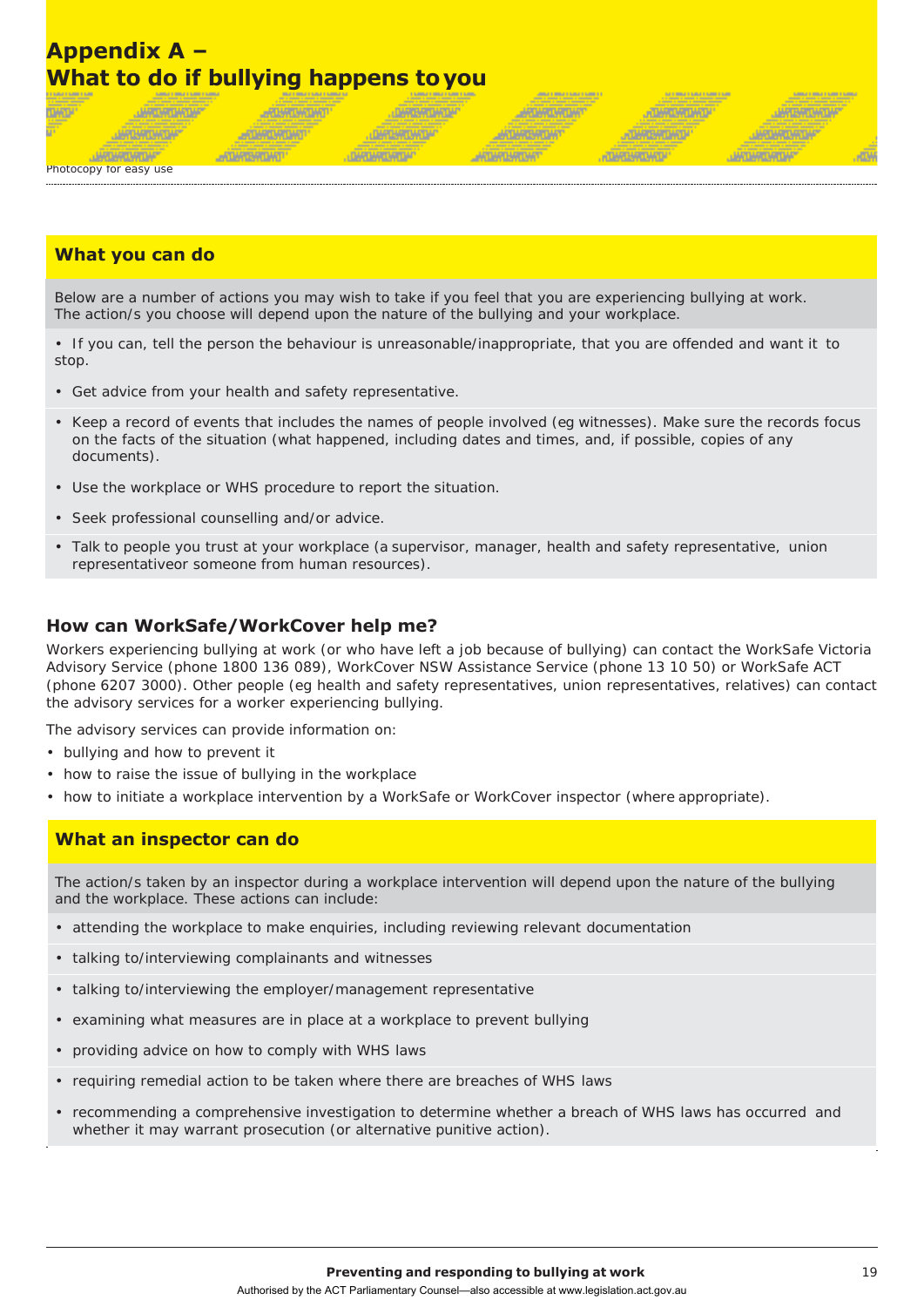| j                             |
|-------------------------------|
|                               |
|                               |
|                               |
|                               |
| ٠<br>Ï                        |
|                               |
|                               |
| п                             |
| ׇ֚֘֡                          |
|                               |
| Ï<br>l                        |
| ׇ֚֓֡                          |
| ۱                             |
|                               |
| I<br>п                        |
| ù<br>ļ                        |
| Ì                             |
| I<br>I                        |
| l                             |
|                               |
| I                             |
| נ<br>О                        |
|                               |
| n<br>Ì                        |
| r<br>ļ                        |
|                               |
|                               |
|                               |
|                               |
| $\overline{\phantom{a}}$      |
| $\overline{a}$<br>֠<br>ı<br>I |

Photocopy for easy use Photocopy for easy use

| Risk control measures<br><b>Higher risk</b><br>Risk assessment | communication throughout the change<br>review and evaluate change processes<br>seek and act on feedback throughout<br>consult with workers affected as<br>develop and maintain effective<br>early as possible<br>plan all change<br>the change<br>$\bullet$<br>$\bullet$<br>$\bullet$<br>High levels of unplanned<br>confusion, ambiguity,<br>and reactive change;<br>change that creates<br>uncertainty | skills, democratic/participative leadership<br>leadership coaching, including providing<br>management accountability for positive<br>constructive feedback, communication<br>mentor and support new and poor<br>management supervision, support<br>regular feedback provided on<br>performing managers<br>leadership style<br>and training<br>$\bullet$<br>$\bullet$<br>$\bullet$<br>with decision making, strict,<br>directive, lacks trust, poor<br>delegation, tight control,<br>poor interpersonal skills<br>involvement of workers<br>Task emphasis, lack of<br><b>Autocratic</b> | feedback from workers under supervision),<br>management performance (including<br>implement and review performance<br>feedback acted on<br>$\bullet$<br>supervision, absence of role<br>Lack of direction, lack of<br>Laissez-faire |
|----------------------------------------------------------------|----------------------------------------------------------------------------------------------------------------------------------------------------------------------------------------------------------------------------------------------------------------------------------------------------------------------------------------------------------------------------------------------------------|----------------------------------------------------------------------------------------------------------------------------------------------------------------------------------------------------------------------------------------------------------------------------------------------------------------------------------------------------------------------------------------------------------------------------------------------------------------------------------------------------------------------------------------------------------------------------------------|-------------------------------------------------------------------------------------------------------------------------------------------------------------------------------------------------------------------------------------|
| Lower risk                                                     | continuity, certainty<br>Long-term stability,<br>predictability,                                                                                                                                                                                                                                                                                                                                         | and positive, accessible and<br>communicates effectively<br>staff fairly, interpersonal<br>interactions supportive<br>consultative, treats<br>Collaborative,<br><b>Democratic</b>                                                                                                                                                                                                                                                                                                                                                                                                      | and positive, accessible and<br>communicates effectively<br>staff fairly, interpersonal<br>interactions supportive<br>consultative, treats<br>Collaborative,<br><b>Democratic</b>                                                   |
| Work environment risk<br>identification                        | significant technological change<br>change in supervisor/manager<br>change in work method/s<br><b>Organisational change</b><br>restructuring<br>outsourcing<br>downsizing                                                                                                                                                                                                                                | Characterised by styles that are strict and<br>directive, workers not being involved in<br>decision making, not allowing flexibility<br>Negative leadership styles<br>Autocratic                                                                                                                                                                                                                                                                                                                                                                                                       | supervision, responsibilities inappropriately<br>and informally delegated to subordinates,<br>Characterised by inadequate or absent<br>little or no guidance provided to<br>Laissez-faire<br>subordinates                           |

Authorised by the ACT Parliamentary Counsel—also accessible at www.legislation.act.gov.au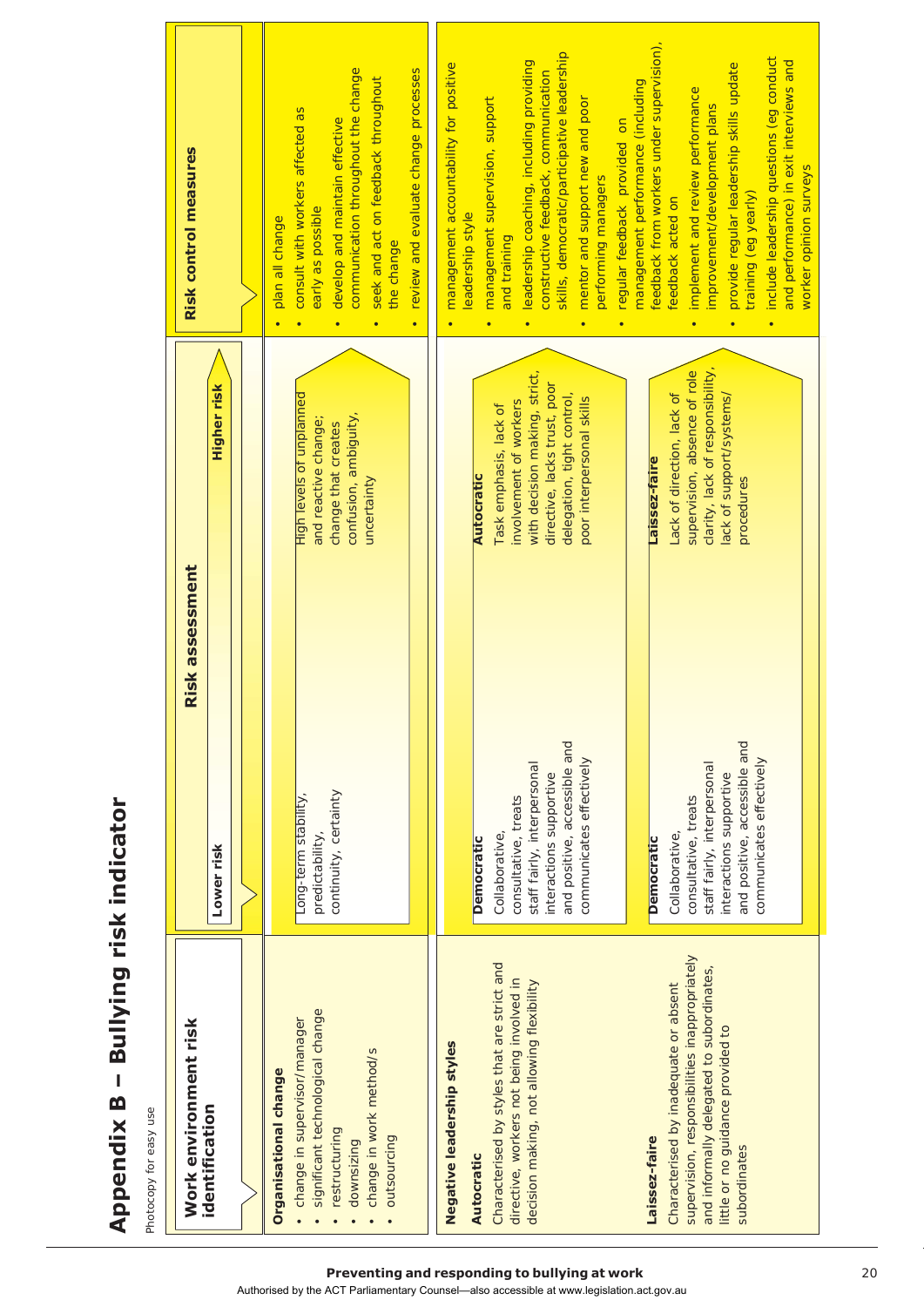| ı<br>$\frac{1}{3}$<br>Ń<br>đ                                               |
|----------------------------------------------------------------------------|
| <br> <br> <br>J<br>I<br>ī<br>ı                                             |
| ا<br>ا<br>l                                                                |
| n<br>֪֪֪֚֓֟֟֟֟֟֟֟֟֟֟֟֟֟֟֟֟֟֟֟֟֟֟֟֟֟֟֟֟֟֟֟֟֟֟֟֟<br>ï<br>$\overline{1}$<br>ſ |
| I<br>≃                                                                     |
| J<br>U<br>ï<br>ていいいく<br>į                                                  |

Photocopy for easy use Photocopy for easy use

| Work environment risk                                          | Risk assessment                                         |                                                             | Risk control measures                                                              |
|----------------------------------------------------------------|---------------------------------------------------------|-------------------------------------------------------------|------------------------------------------------------------------------------------|
| identification                                                 | Lower risk                                              | <b>Higher risk</b>                                          |                                                                                    |
|                                                                |                                                         |                                                             |                                                                                    |
| Lack of appropriate work systems                               |                                                         |                                                             | develop and implement standard                                                     |
| lack of experience<br>lack of resources                        | Clearly defined roles<br>and responsibilities,          | uncertainty around roles<br>High levels of                  | review and monitor work loads and<br>operating procedures                          |
| uncertainty about job roles and way<br>lack of role definition | clear work requirements,<br>clear lines of authority,   | clarity around expectations,<br>and responsibility, lack of | staffing levels                                                                    |
| work should be done                                            | well organised,                                         | poor communication                                          | redesign and clearly define jobs<br>review resource availability                   |
| unreasonable performance measures<br>poorly designed rostering | realistic workloads<br>and job demands                  | unrealistic work demands<br>channels, excessive/            | reduce excessive working hours                                                     |
| lack of support systems<br>or timeframes                       |                                                         | Poorly trained staff                                        | concerns about roles and responsibilities<br>seek regular feedback from staff over |
| Poor workplace relationships                                   |                                                         |                                                             | develop and implement a conflict                                                   |
| critical and negative interactions                             | Open communication, clarity                             | Unmanaged and                                               | management process                                                                 |
| negative relationships between                                 | regarding standards of                                  | unresolved conflicts and                                    | provide training (eg diversity and                                                 |
| supervisors and subordinates                                   | behaviour required, inclusion<br>management, resolution | interpersonal conflict and<br>disputes, high levels of      | workplace, interpersonal communication<br>tolerance, addressing conflict in the    |
| interpersonal conflict<br>workers excluded                     | process for managing                                    | disputation tolerated                                       | and interaction)                                                                   |
|                                                                | interpersonal conflicts                                 |                                                             | ensure supervisors act on inappropriate<br>behaviour                               |
|                                                                |                                                         |                                                             |                                                                                    |
| Workforce characteristics                                      |                                                         |                                                             | develop and implement systems to support                                           |
| Vulnerable workers/staff, including:                           | Systems to support                                      | Inappropriate behaviour                                     | and protect vulnerable staff                                                       |
| • young workers                                                | and monitor the                                         | towards vulnerable staff                                    | train workers (eg valuing workplace<br>diversity and tolerance)                    |
| new workers<br>apprentices                                     | integration of workers                                  | tolerated/ignored                                           |                                                                                    |
| injured workers and workers on return                          | Accepting of differences<br>and diversity               | communication processes<br>Lack of appropriate              | train line managers to deal with workers at<br>higher risk                         |
| workers who are in a minority due to<br>to work plans          | Appropriate supervision                                 | abuse and improper conduct<br>to report discrimination,     | implement a contact officer system<br>to provide support and advice                |
| cultural and religious difference                              |                                                         | Lack of trust/confidence in                                 | implement a 'buddy' system for<br>$\bullet$                                        |
| workers in a minority because of<br>piece workers              |                                                         | management's willingness                                    | new workers                                                                        |
| ethnicity, disability, political views,                        |                                                         | to resolve problems                                         | monitor workplace relationships                                                    |
| gender or sexual preference                                    |                                                         |                                                             |                                                                                    |

**Preventing and responding to bullying at work** 21

Authorised by the ACT Parliamentary Counsel—also accessible at www.legislation.act.gov.au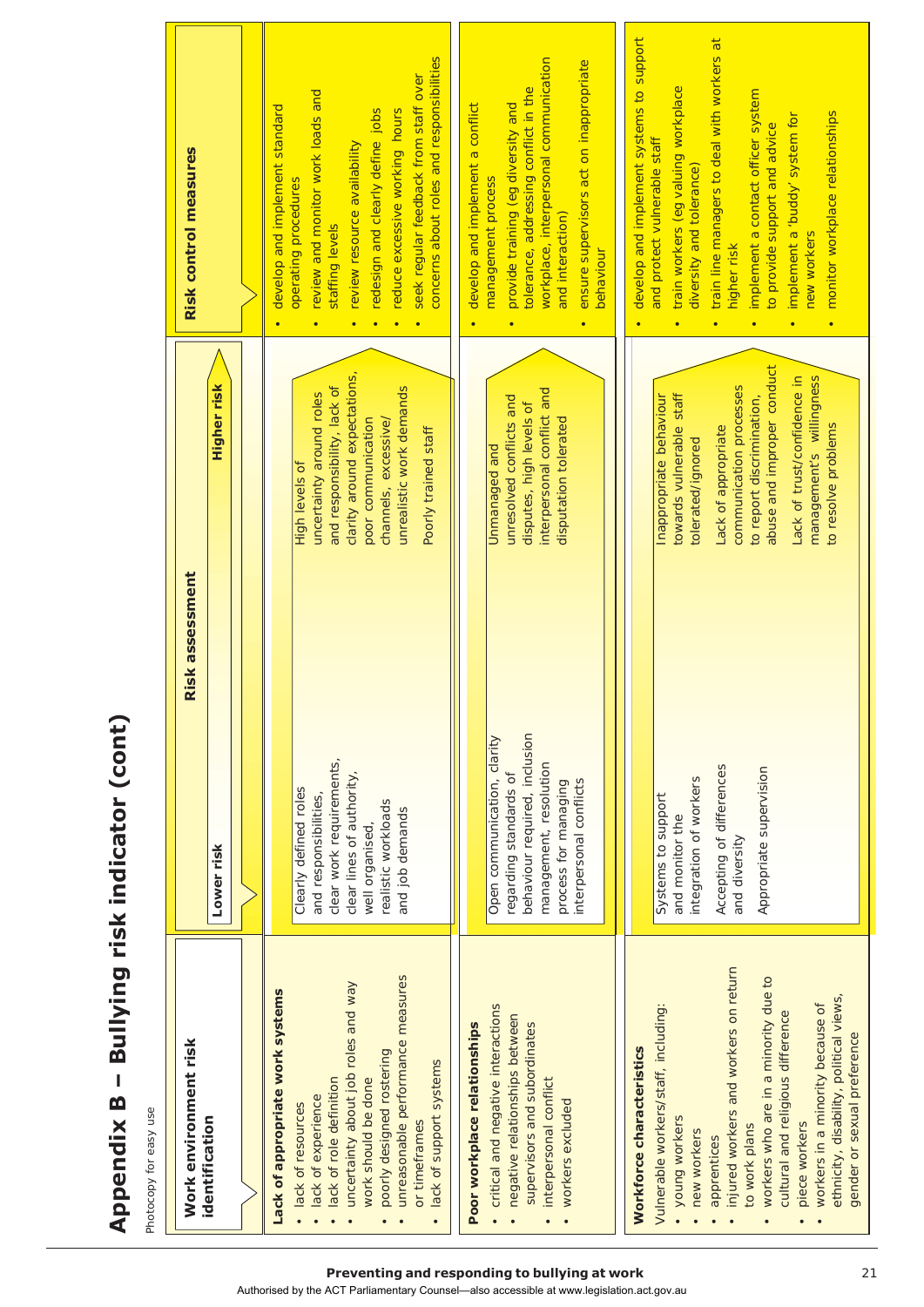| ٠<br>ī<br>I                |
|----------------------------|
| i<br>i<br>Ī<br>q<br>Ľ<br>I |
| I<br>C                     |
| ш<br>í<br>S<br>ı<br>é<br>ï |

Photocopy for easy use Photocopy for easy use All employers\* should carry out a regular check of the workplace in consultation with health and safety representatives and workers to identify if there are signs that All employers\* should carry out a regular check of the workplace in consultation with health and safety representatives and workers to identify if there are signs that bullying is happening or could happen (risk identification), and take steps to deal with any problem areas (risk control). bullying is happening or could happen (risk identification), and take steps to deal with any problem areas (risk control)

This checklist and the suggested control measures are not exhaustive. You may need to consider other factors that are unique to your workplace. This checklist and the suggested control measures are not exhaustive. You may need to consider other factors that are unique to your workplace.

| Organisational change                                                                                            | ES<br>≻              | $\frac{1}{2}$ | Comments                                                                                                                                                            |
|------------------------------------------------------------------------------------------------------------------|----------------------|---------------|---------------------------------------------------------------------------------------------------------------------------------------------------------------------|
| Has there been recent significant organisational change or is change<br>pending?                                 |                      |               | If YES to any of the above, implement risk control measures (page 9), such as:<br>consult with workers about proposed changes and provide them with an              |
| Has a takeover occurred or is it pending?                                                                        |                      |               | opportunity to influence proposals                                                                                                                                  |
| Has there been a major internal restructure or is it pending?                                                    |                      |               | provide workers with information to help them understand the proposed or<br>actual changes, and the impact of the changes                                           |
| Has technological change occurred or is it pending?                                                              |                      |               | . consult with workers about any support or retraining needed as a result of the<br>changes                                                                         |
| Has there been a change in management or is it pending?                                                          |                      |               | • seek and act on feedback during change process                                                                                                                    |
| Are there any other changes that might lead to high job instability<br>and uncertainty about ongoing employment? |                      |               | · review and evaluate change processes                                                                                                                              |
| Negative leadership styles                                                                                       | $\overline{E}S$<br>≻ | $\frac{1}{2}$ | Comments                                                                                                                                                            |
| Does the workplace have authoritarian management styles?                                                         |                      |               | If YES to any of the above, implement risk control measures (page 9), such as:                                                                                      |
| Does the workplace have laissez-faire management styles?                                                         |                      |               | · provide managers and supervisors with communication skills training<br>· provide managers and supervisors with leadership training                                |
| Do managers and supervisors lack appropriate leadership training?                                                |                      |               | · use mentoring and coaching to improve leaders' interpersonal skills                                                                                               |
| Do managers and supervisors have poor interpersonal skills?                                                      |                      |               | • train managers and supervisors to adopt participative management styles as<br>part of a culture that emphasises open communication, support and mutual<br>respect |
|                                                                                                                  |                      |               |                                                                                                                                                                     |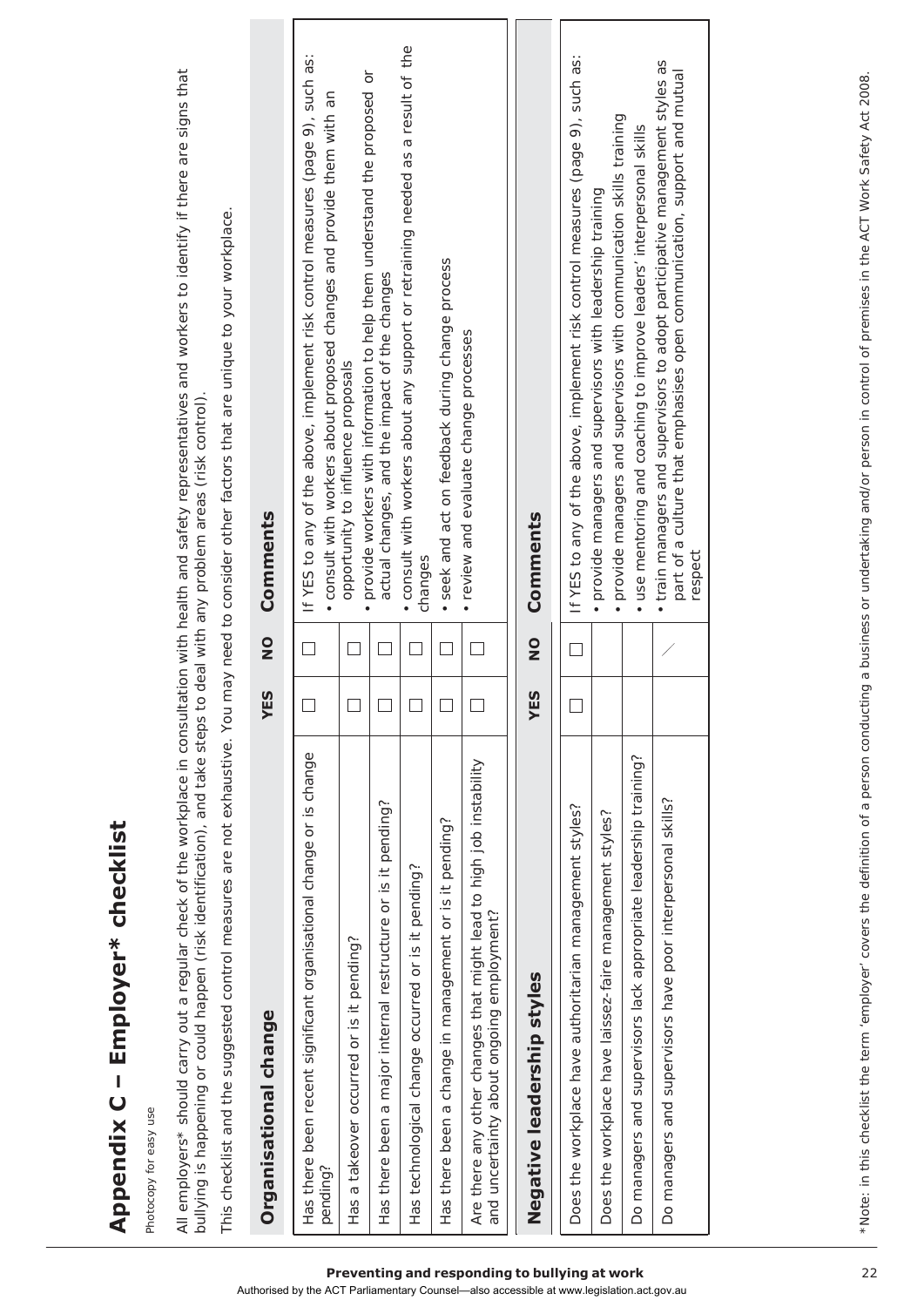| Work systems                                                                                           | YES    | $\frac{1}{2}$ | Comments                                                                                                                                                                |
|--------------------------------------------------------------------------------------------------------|--------|---------------|-------------------------------------------------------------------------------------------------------------------------------------------------------------------------|
| Are there staff shortages?                                                                             | $\Box$ | ٦             | If YES to any of the above, implement risk control measures (page 9), such as:                                                                                          |
| Is the work rate intense?                                                                              |        |               | consult workers about improving work patterns, including increasing their<br>consult workers on possible job redesign                                                   |
| Is there uncertainty about job requirements and role definition?                                       |        |               | control over the pace of work, rest breaks, etc                                                                                                                         |
| Is there uncertainty about the way that work should be done?                                           |        |               | • assess whether demands on workers are achievable within the agreed hours of<br>. improve the availability of flexible working arrangements                            |
| Are there unreasonable performance measures or timeframes?                                             |        | $\Box$        | · provide clear job descriptions that outline roles and responsibilities<br>work                                                                                        |
| Workplace relationships                                                                                | YES    | $\frac{0}{z}$ | Comments                                                                                                                                                                |
| Are workplace relationships poor?                                                                      | $\Box$ | $\Box$        | If YES to any of the above, implement risk control measures (page 9), such as:                                                                                          |
| Is there inadequate or no consultation?                                                                |        |               | · provide training in communication and conflict resolution skills<br>treat all workers with fairness and consistency                                                   |
| Is communication poor?                                                                                 | ⊔      |               | communicate openly at all levels and involving workers in decision-making                                                                                               |
| Is the work environment competitive?                                                                   |        |               | provide appropriate rewards and recognition<br>processes that affect their work                                                                                         |
| Are workers withdrawn/isolated/excluded from others?                                                   | ப      |               | use performance indicators that measure positive people management and<br>$\bullet$                                                                                     |
| Is there deterioration in relationships between work colleagues,<br>customers or management?           | $\Box$ | $\Box$        | promote the existing workplace policy and procedure or consult with workers to<br>relationship skills, not just financial goals<br>implement them immediately           |
| Workforce characteristics                                                                              | YES    | $\frac{1}{2}$ | Comments                                                                                                                                                                |
| Are there any at-risk workers or groups in the workplace<br>(see page 7)?                              |        |               | at induction, provide information to all workers, including casual and labour hire<br>If YES to any of the above, implement risk control measures (page 9), such as:    |
| Are there workers in uncertain employment, such as casuals,<br>and labour hire workers?<br>contractors |        |               | workers, about workplace policies and procedures on bullying prevention<br>• promote the principles of dignity and respect, and take action to combat<br>discrimination |
| Are there reports of damage to belongings or equipment?                                                | $\Box$ |               | . introduce a buddy system for young and new workers<br>· provide cultural awareness training                                                                           |
| Are there young workers, such as apprentices and trainees?                                             |        | Ш             |                                                                                                                                                                         |

#### **Preventing and responding to bullying at work** 23

Authorised by the ACT Parliamentary Counsel—also accessible at www.legislation.act.gov.au

**Appendix C – Employer checklist (cont)**

Appendix C - Employer checklist (cont)

Photocopy for easy use

Photocopy for easy use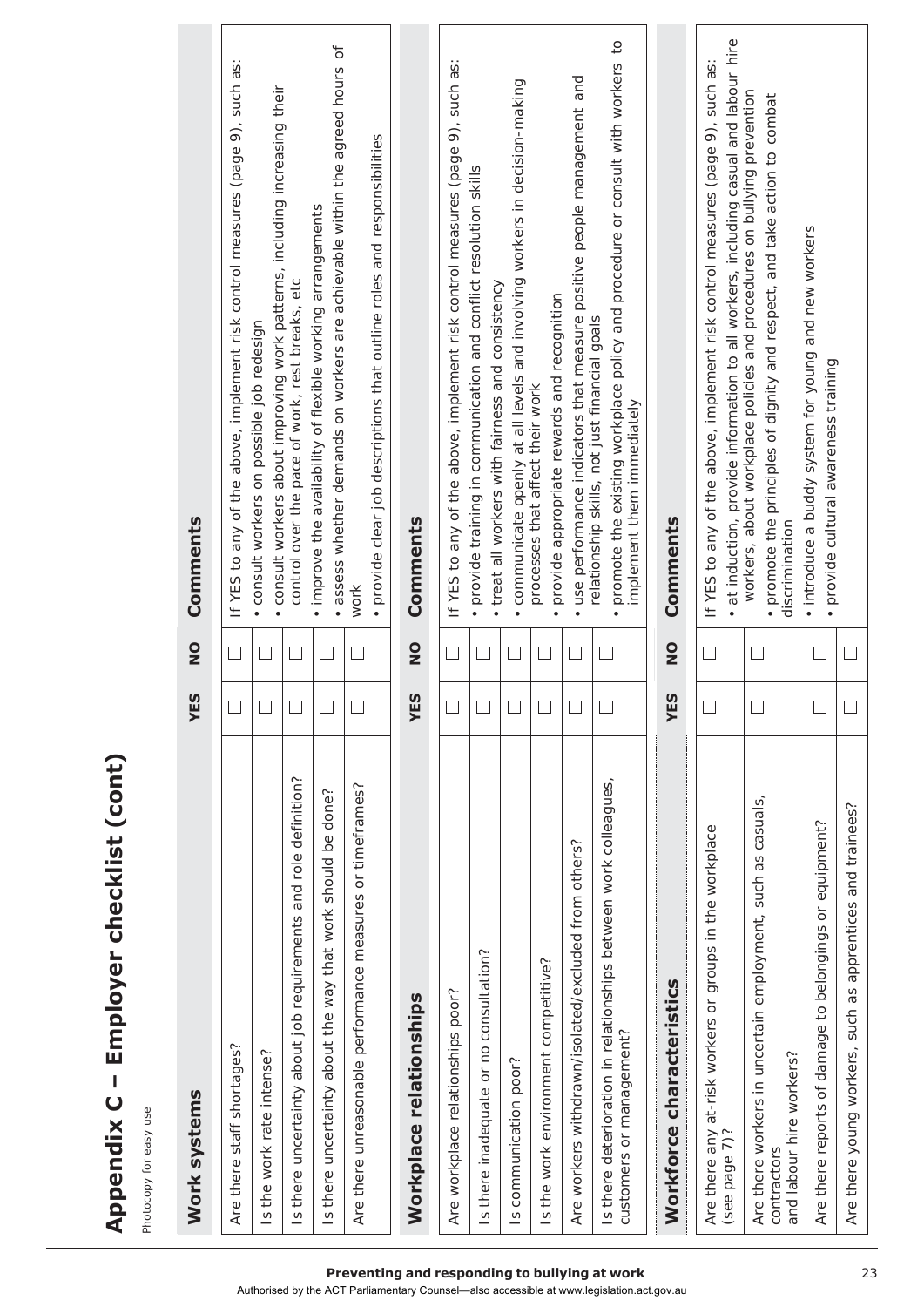

Bullying at work can fall within the scope of various state and federal laws. Obligations under such laws are additional to any obligations under OHS law.

#### **Anti-discrimination laws**

State and federal anti-discrimination laws prohibit behaviour that amounts to discrimination or harassment. Some forms of bullying at work may breach these laws. For further information on anti-discrimination laws, contact:

- Victorian Equal Opportunity and Human Rights Commission **03 9281 7100** or **1800 134 142**
- NSW Anti-discrimination Board **02 9268 5544** or **1800 670 812**
- Human Rights and Equal Opportunity Commission (Federal) **1300 656 419**
- ACT Human Rights Commission **02 6205 2222**

#### **Criminal law**

Physical assault and sexual assault are criminal matters and should be referred to the police. Other forms of bullying can be offences under criminal law (eg threats to harm someone and damage to property). Phone your local police station to report criminal forms of bullying.

#### **Industrial laws**

Employment conditions, grievances, disciplinary action and termination of employment are covered by industrial laws. For further information on industrial laws and bullying, persons conducting a business or undertaking and/or persons in control of premises should contact:

- their industry association
- Business Victoria **13 22 15**
- Work Choices Information Line **1300 363 264**
- Fair Work Australia **02 6209 2400**

Workers should contact:

- their union
- Job Watch **03 9662 1933** or **1800 331 617**
- Business Victoria **13 22 15**
- NSW Office of Industrial Relations **13 16 28** or **1800 803 868**
- Workplace Ombudsman (Federal) **1300 363 264**
- NSW Ombudsman **02 9286 1000** or **1800 451 524**
- Work Choices Information Line **1300 363 264**
- Fair Work Australia **02 6209 2400**
- ACT Ombudsman **1300 362 072**.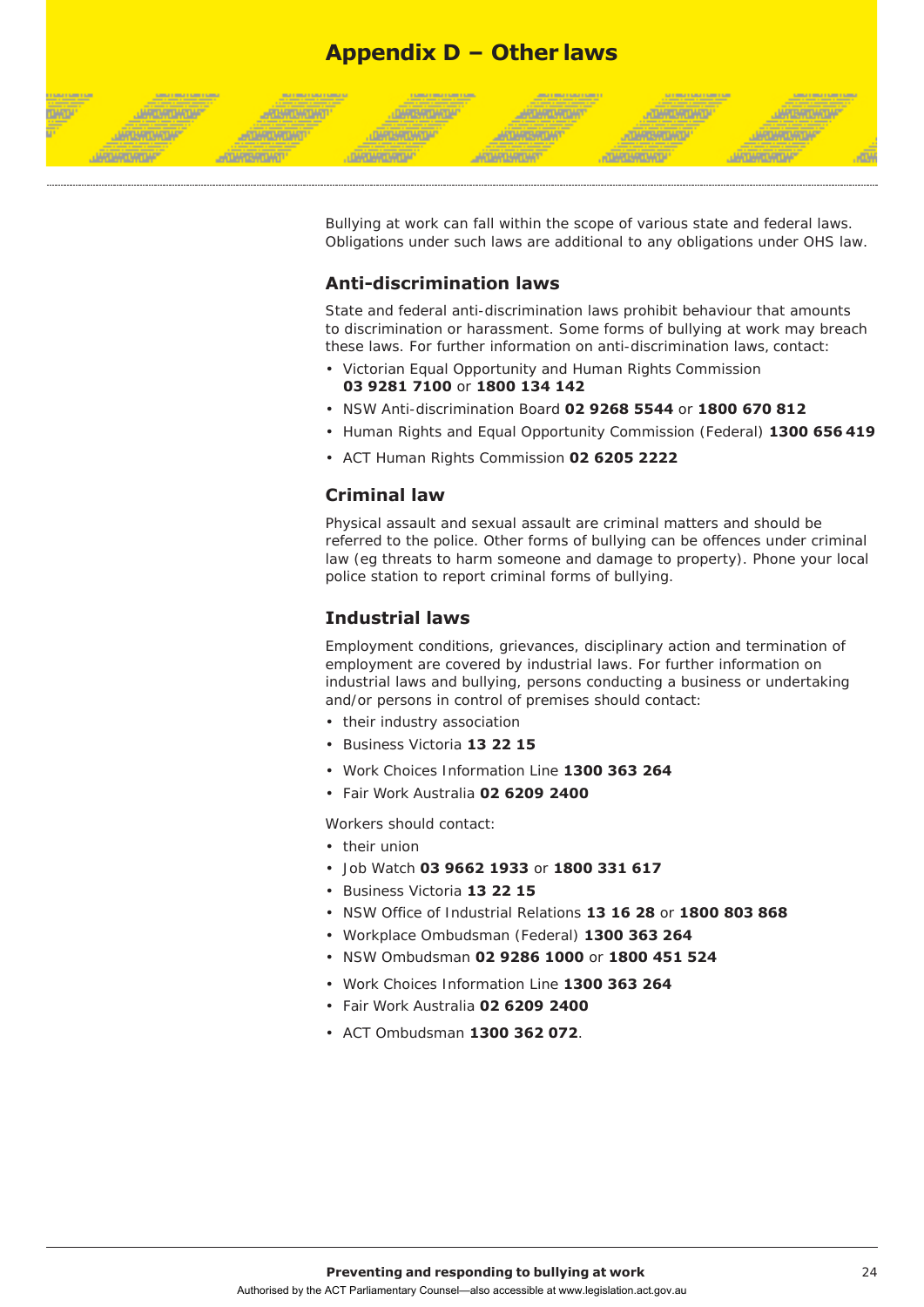## **Appendix D – Other laws (cont)**

#### **Young workers**

*<b>ARTAMENTO* 

**ATHERWAY** 

**JAROMONOM** 

**JAPONET CANTAR** 

Young workers can contact:

**JAROKOWAN** 

**DARLANTOATUA** 

• The Commission for Children and Young People **02 9286 7276 [www.kids.nsw.gov.au](http://www.kids.nsw.gov.au/)**

**ARTAMORTAN** 

ANTARANTA

**JOHNSHOWS** 

**ATHRADHIP** 

**JANEAR MOTH** 

**ARTHRONOM** 

- Kids Helpline **1800 551 800**
- National Children's and Youth Law Centre **02 9385 9588**
- Legal Aid Hotline for Under 18s **1800 101 810**
- Job Watch **03 9662 1933** or **1800 331 617**
- Youth Law **03 9611 2414**
- UnionsACT **02 6247 7844**
- Youth Coalition of the ACT **02 6247 3540**.

All NSW workers under the age of 18 have special protections in the workplace, including access to unfair dismissal provisions. More information can be found at NSW Department of Industrial Relations **13 16 28 [www.youngpeopleatwork.nsw.gov.au](http://www.youngpeopleatwork.nsw.gov.au/)**.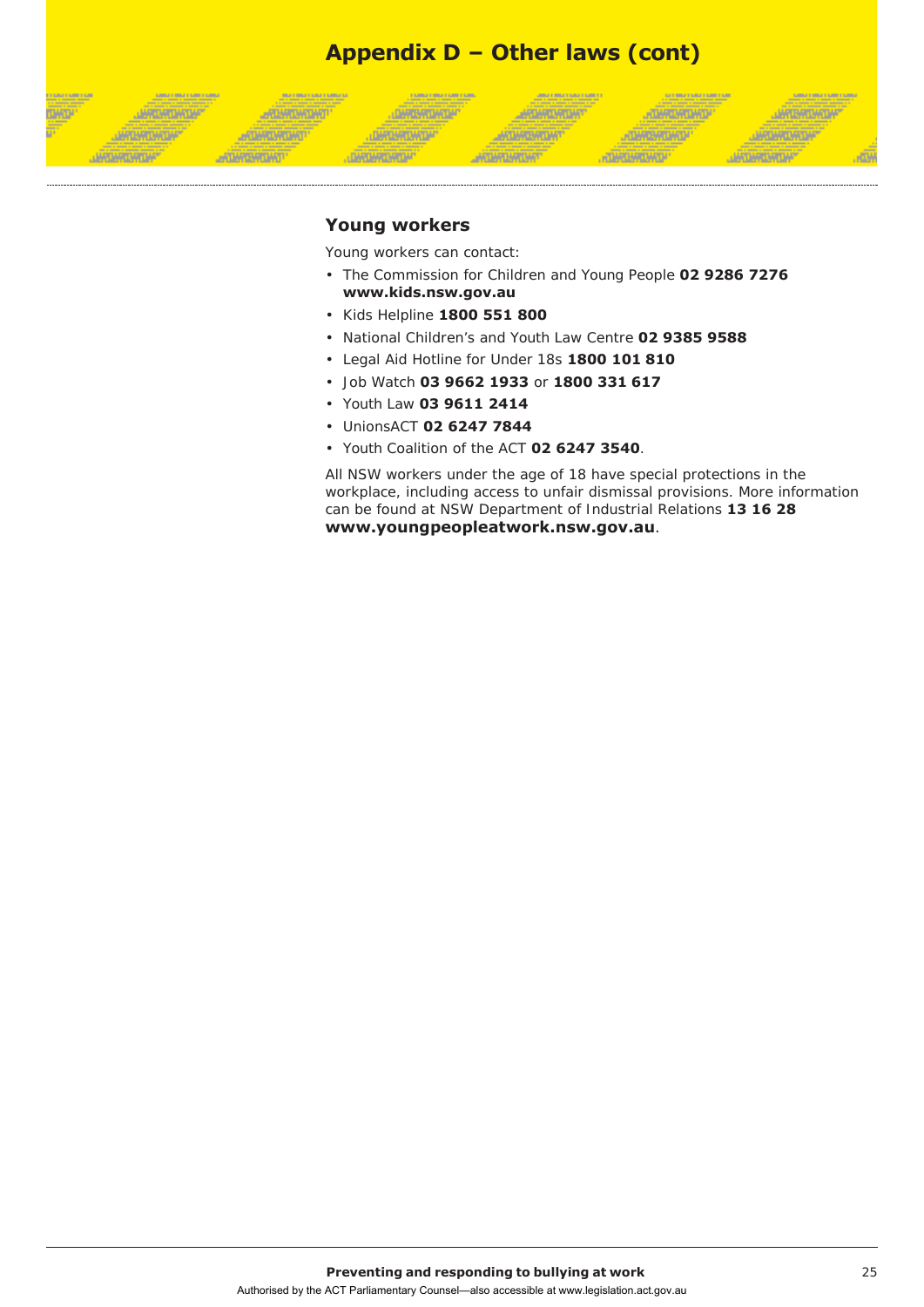# **References**

#### **State OHS legislation and related documents**

#### **NSW**

Work Health and Safety Act 2011 (NSW)

#### **Victoria**

Occupational Health and Safety Act 2004 (VIC)

Occupational Health and Safety Regulations 2007

Controlling OHS hazards and risks – a handbook for workplaces, WorkSafe Victoria (2007)

Consultation on heath and safety – a handbook for workplaces, WorkSafe Victoria (2007)

#### **ACT**

Work Health and Safety Act (2011)